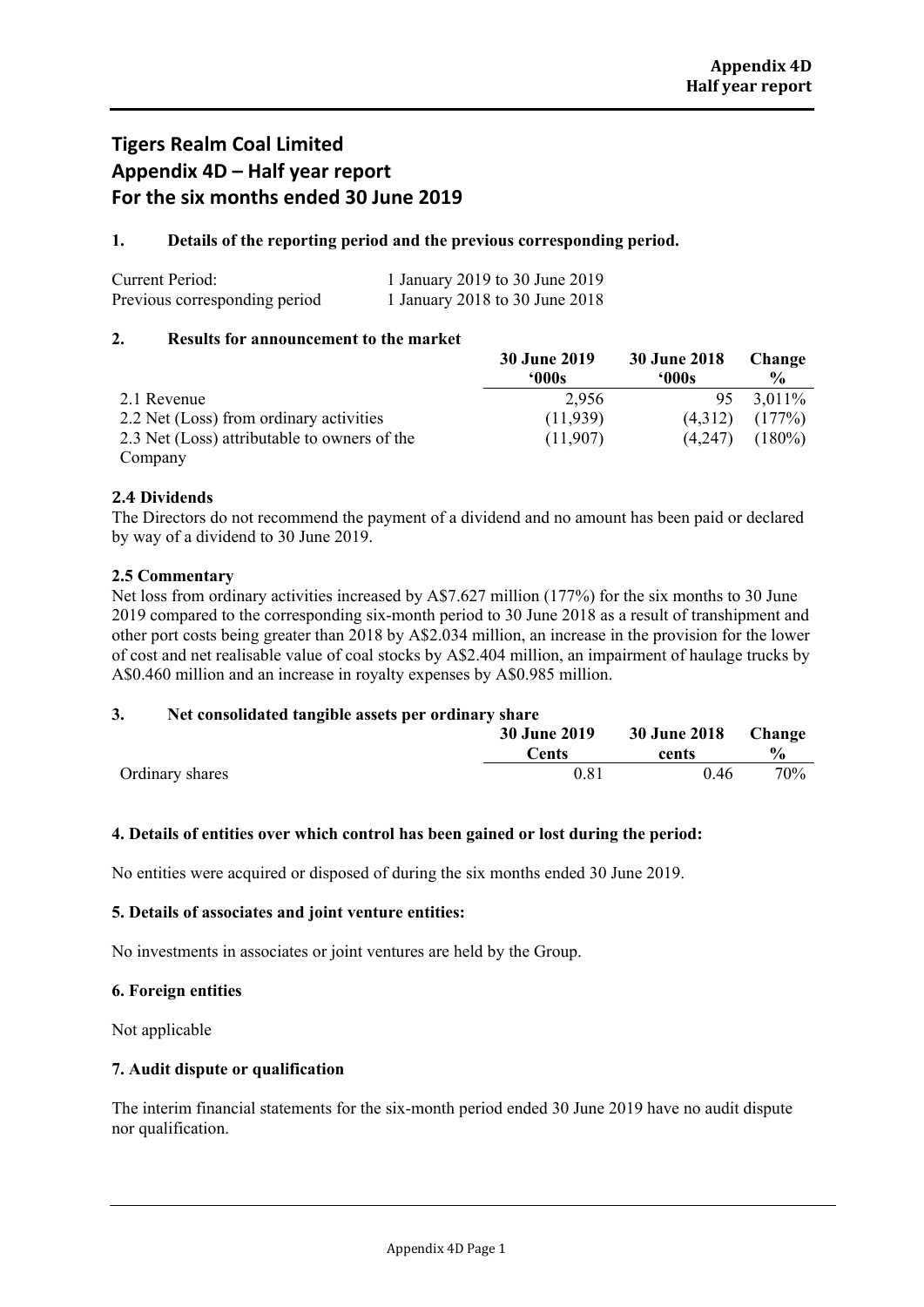## **Tigers Realm Coal Limited (ABN 50 146 752 561)**

**Interim Financial Report For the six months ended 30 June 2019**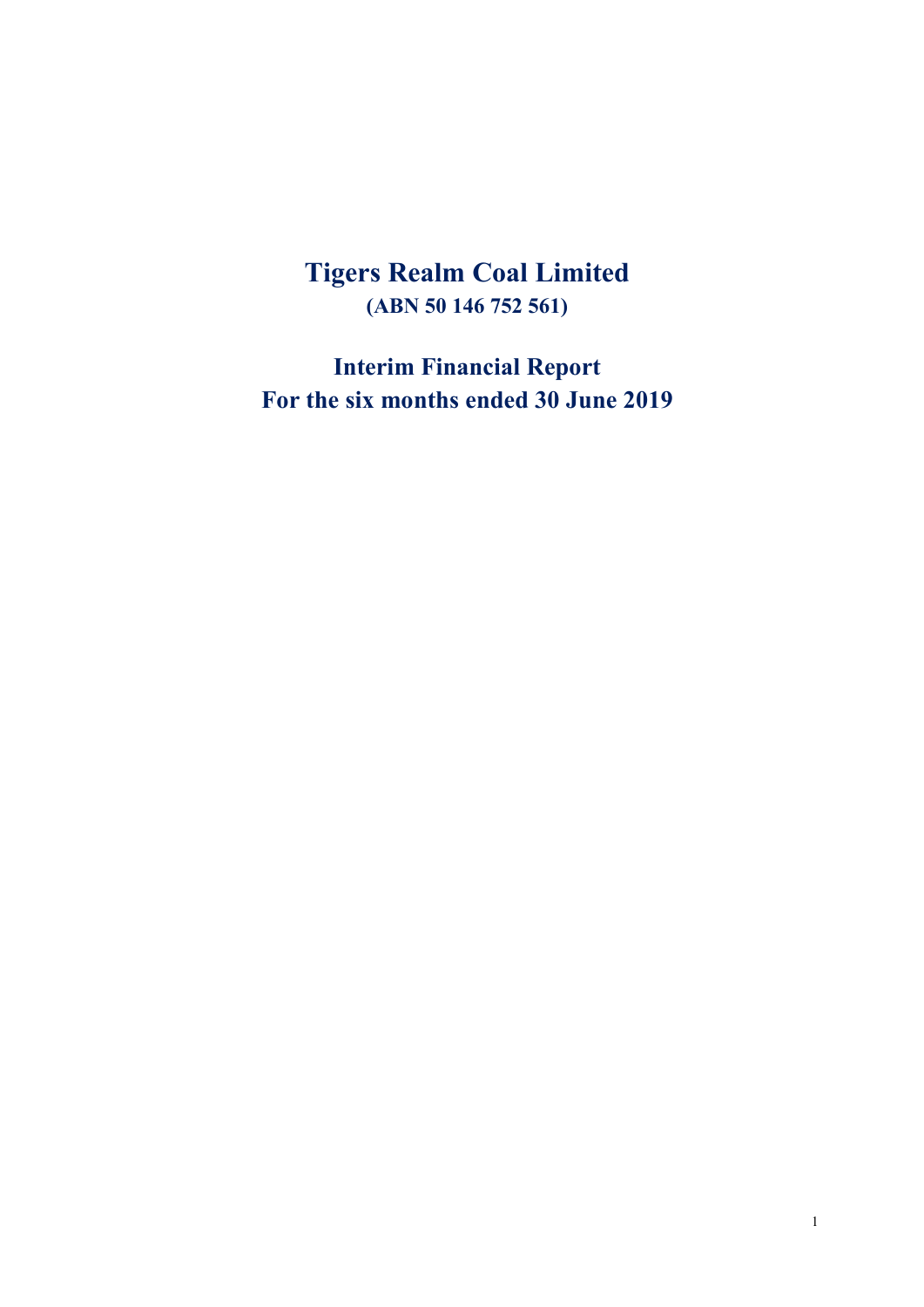## **Tigers Realm Coal Limited**

## **Corporate Directory**

## DIRECTORS

Craig Wiggill (Chairman) Owen Hegarty Bruce Gray Ralph Morgan Tagir Sitdekov Nikolay Ishmetov (Alternate for Tagir Sitdekov)

## COMPANY SECRETARY

David Forsyth

## REGISTERED OFFICE

151 Wellington Parade South, East Melbourne Melbourne, Victoria, 3002 Tel: +61 3 8644 1300

## PRINCIPAL OFFICE

29, 1st Brestskaya Street Moscow, Russian Federation, 125047 Tel: +7 495 646 8353

Email: [ir@tigersrealmcoal.com](mailto:ir@tigersrealmcoal.com)

## AUDITORS

Deloitte Touche Tohmatsu 123 Eagle Street, Brisbane, Queensland 4000

## BANKERS

Commonwealth Bank of Australia Limited 727 Collins Street, Melbourne, Victoria 3008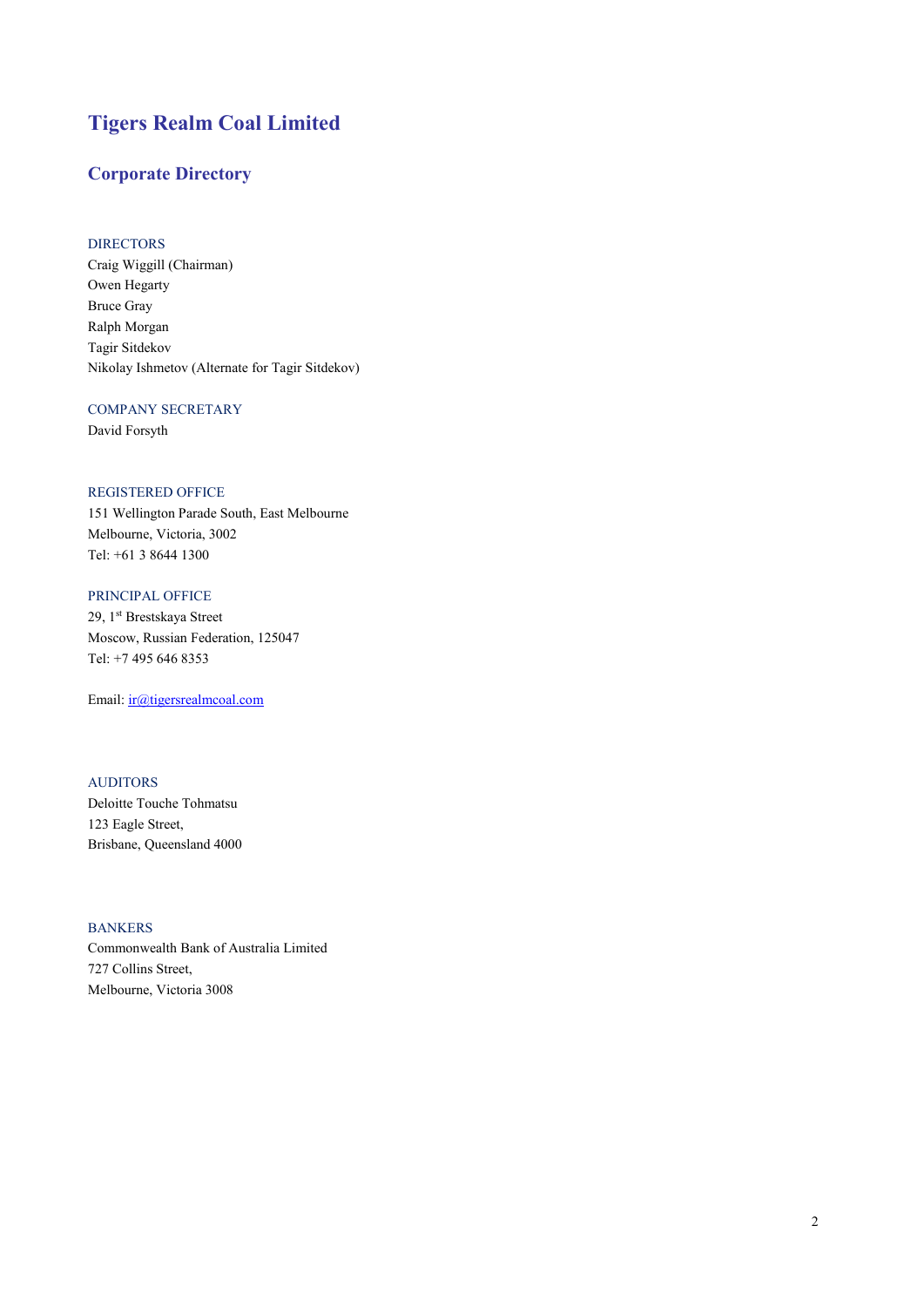## **Tigers Realm Coal Limited**

## **Contents**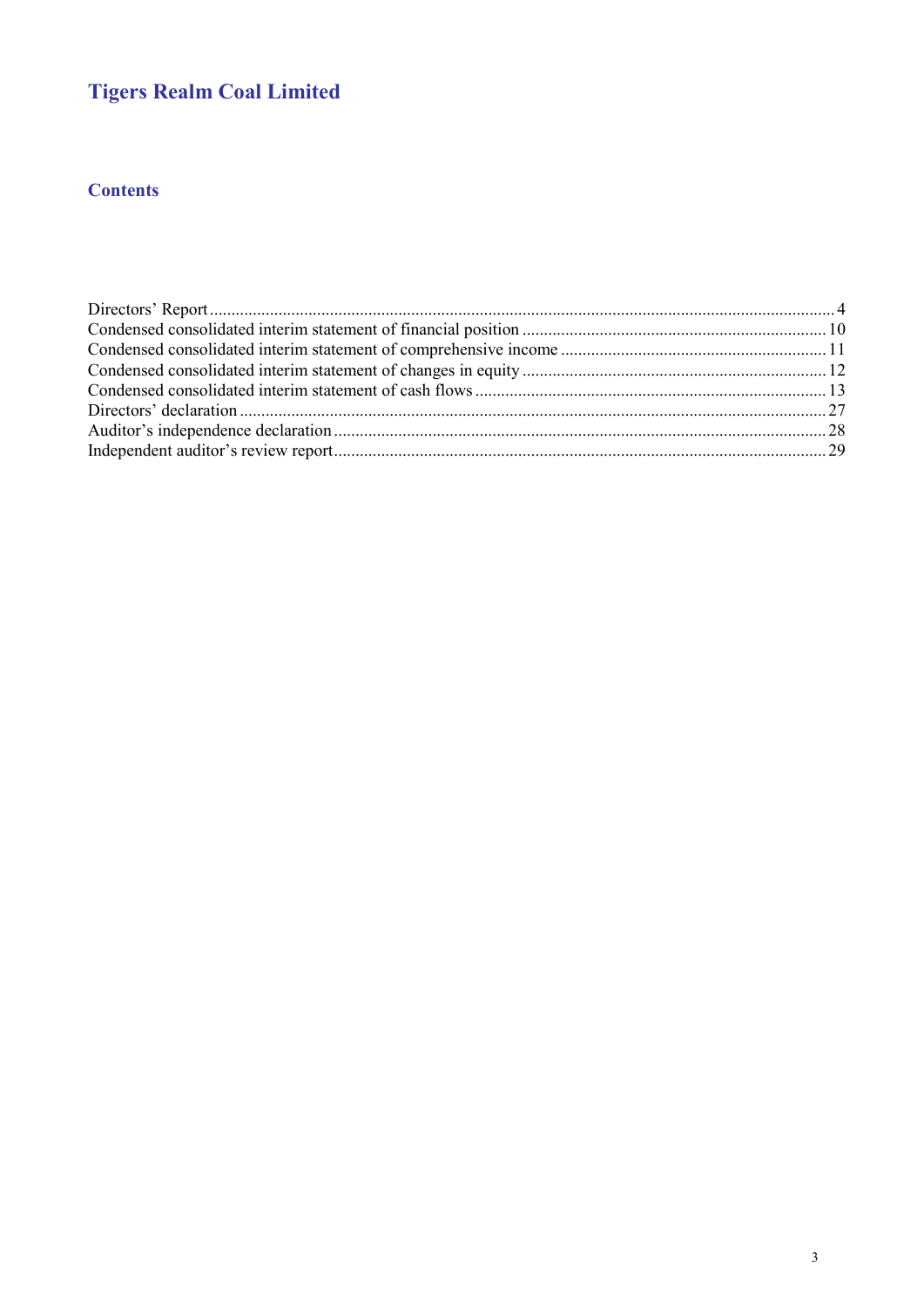## <span id="page-4-0"></span>**1. Directors, Alternate Director and Company Secretary**

The Directors, Alternate Director and Company Secretary of Tigers Realm Coal Limited are:

| <b>Name</b>                                   | Role                                 |
|-----------------------------------------------|--------------------------------------|
| Mr Craig Wiggill (Chairman)<br><b>BSc</b> Eng | Independent Non-Executive Director   |
| Mr Owen Hegarty<br>BEc (Hons), FAusIMM        | Independent Non-Executive Director   |
| Mr Bruce Gray<br>MB, BS, MS, PhD, FRACS       | Non-Executive Director               |
| Mr Ralph Morgan<br>BA, MPhil                  | Non-Executive Director               |
| Mr Tagir Sitdekov<br><b>MBA</b>               | Non-Executive Director               |
| Mr Nikolay Ishmetov<br>MSc in Finance         | Alternate Director to Tagir Sitdekov |
| Mr David Forsyth<br>FGIA, FCIS, FCPA          | Company Secretary                    |

All Directors and the Alternate Director have been in office from 1 January 2019 through to the date of this report.

## **2. Directors' meetings**

During the six month period to 30 June 2019, 4 Directors' meetings were held for Tigers Realm Coal Limited ("TIG or "the Company").

## **3. Principal activities**

The principal activities of the Group are the identification, exploration, development, mining and sale of coal from deposits in the Far East of the Russian Federation.

## **4. Review of Operations**

#### **Business Strategies and Group Objectives**

The Group's objectives encompass the development of the Amaam Coking Coal Field, comprising of two, well-located coking coal projects in the Far East of Russia.

#### *Amaam North*

Amaam North is a low-cost starter project providing a fast track to production and earnings, leveraging infrastructure investments made to date and supporting the development of the entire Amaam Coking Coal Field. Amaam North, and specifically the Fandyushkinskoye Field Licence AND 15813 TE area ("Project F"), a part of Amaam North, has progressed significantly from the initial Resource announcement in July 2013. An Amaam North Project F Feasibility Study Update, doubling mine life and reserves, was completed in April 2016, subsequent to which a non-renounceable rights issuance was successfully completed in 2016, the primary use of proceeds being for the development of Project F Phase One. After completing the necessary initial construction works in the second half of 2016, commercial mining commenced in January 2017.

During the six months ended 30 June 2019, the Company achieved a production level of 220 thousand tonnes ("kt"), of which 209kt were delivered to our Beringovsky Port and Coal Terminal ("Beringovsky Port"). Coal sales for the six months ended 30 June 2019 were 45kt.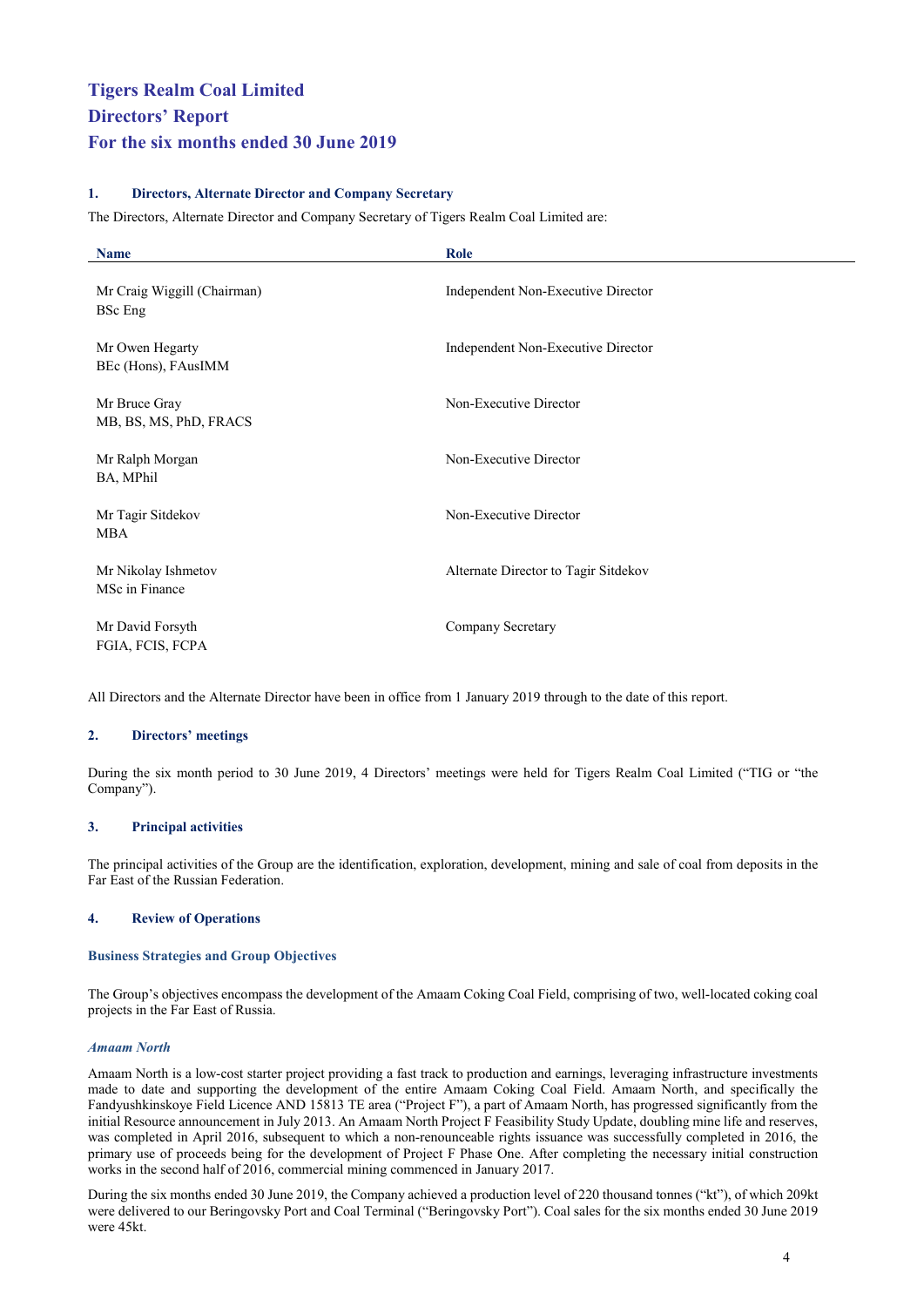## **4. Review of Operations**

## **Business Strategies and Group Objectives (continued)**

Based on 2019 actual results to date and expected 2019 operational and logistical performance, the Company currently expects coal mined and coal sold in the year ended 31 December 2019 to be both within the range of 650 to 700kt.

The previously announced Phase Two of Amaam North's development is planned to increase coal production and sales to in excess of one million tonnes per annum, via the upgrade of mine site infrastructure, the Beringovsky Port and supplemented by the construction of a coal handling and preparation plant ("CHPP"). The Group commenced in 2018 a reassessment of the size, nature and timing of the Company's expansion and business development programme, the process expected to be completed by the end of 2019.

## *Amaam*

Amaam is a potentially larger scale coking coal project. Management is in the process of re-assessing Amaam's future production capacity and the extent to which it can be integrated into the existing operations. Management expects to complete this re-assessment by the year end.

## *Amaam Coking Coal Field– World Location Map*

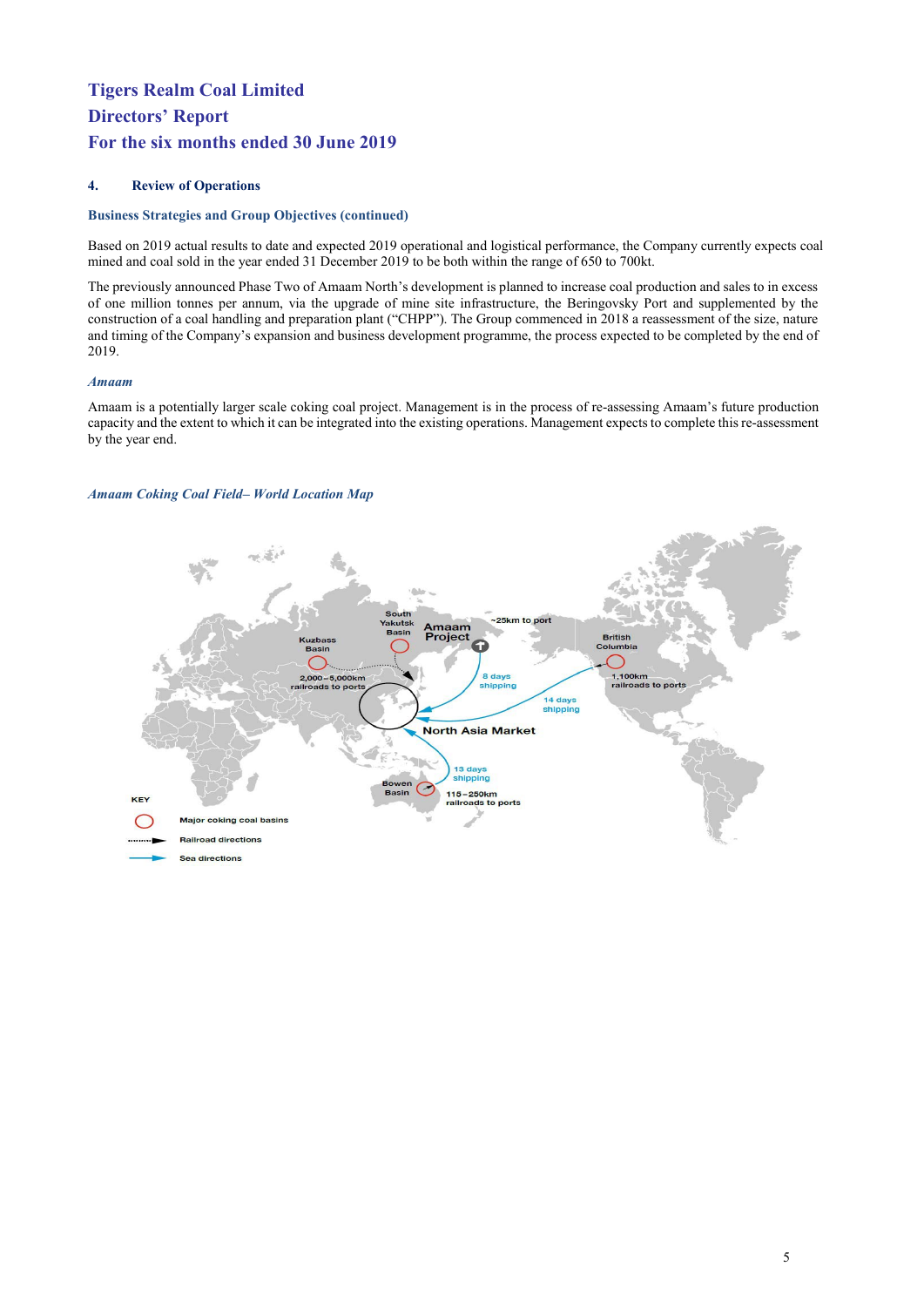## **4. Review of Operations**

## **Operating Performance**

Key Indicators of Operational performance are as follows:

| <b>Operating Indicators</b><br>(tonnes unless otherwise stated) | <b>Results for 6</b><br>months to 30<br><b>June 2019</b> | <b>Results for the</b><br>year ended 31<br>December 2018 | <b>Results for 6</b><br>months to 30 June<br>2018 |
|-----------------------------------------------------------------|----------------------------------------------------------|----------------------------------------------------------|---------------------------------------------------|
| Coal mined                                                      | 220                                                      | 576                                                      | 244                                               |
| Coal sold                                                       | 45                                                       | 393                                                      |                                                   |
| Coal loaded                                                     | 84                                                       | 393                                                      |                                                   |
| Overburden removed                                              | $1,199$ bcm                                              | $1,900$ bcm                                              | $904 \,\mathrm{bcm}$                              |
| Stripping ratio                                                 | 5.5:1                                                    | 3.3:1                                                    | 3.7:1                                             |
| ROM coal stocks at period end                                   | 441                                                      | 268                                                      | 328.7                                             |
| Cost of coal produced per tonne                                 | A\$65.76<br>(US\$46.32)                                  | A\$35.51<br>(US\$25.71)                                  | A\$36.46<br>(US\$28.30)                           |

For the six months ended 30 June 2019 the Group had a net loss of A\$11.939 million (For six months to 30 June 2018: loss A\$4.312 million) and at 30 June 2019 had net equity of A\$14.062 million (31 December 2018: A\$22.540 million). The Group's primary operational focus during the six months ended 30 June 2019 was coal mining and the negotiation of coal sales agreements, preparation for the Group's first transhipment of coal during the 2019 shipping season and ongoing coal testing and related CHPP design works. During the six months ended 30 June 2019, the Group mined 220kt of coal, concluded its first four coal sales agreements for 190kt of thermal coal and 55kt of semi-soft coking coal and received its first advance payments totalling A\$4.467 million in March 2019. In June 2019, the Group completed loading the season's first 45kt thermal coal shipment, 38kt of a 60kt cargo of semisoft coking coal cargo was loaded but not shipped as of 30 June, loading completed on 7 July 2019.

The underlying cost of coal mined and delivered to port increased in the first six months of 2019 due to unexpectedly continuing adverse geological conditions influencing the stripping ratio and related cost of removal of overburden, which increased from 3.3:1 in 2018 to 5.45:1 during the six months to 30 June 2019. The cost of coal mined and delivered to port was also adversely influenced by increased spending on fleet maintenance and the strengthening of the RUB against both the US\$ and the A\$ by 8.9% and 9.3%, respectively, as a result of which the full cost of coal mined and delivered to port was US\$46.32/t (A\$65.76/t) and the cash cost per tonne increased to US\$37.97/t (A\$53.91/t).

During the six months ended 30 June 2019, cash outflows from operating activities were A\$16.961 million (six months to 30 June 2018: outflows of A\$8.194 million).

## **Financial Position**

## *Cash balances*

The Group's cash balance increased by A\$1.268 million to A\$4.822 million over the six month period to 30 June 2019, from A\$3.554 million at 31 December 2018. Cash balances increased due to a combination of utilising the Sberbank working capital facility, fully drawing down on shareholder loans of US\$5.0 million (A\$7.122 million), settlement of outstanding receivables and the receipt of advances on coal shipments during the 2019 shipping season. Inflows were offset by production costs of A\$11.859 million for the six months to 30 June 2019, investments in acquisition of property, plant and equipment and payment of finance leases obligations.

The Group paid A\$2.935 million for investment in property, plant and equipment in addition to paying finance lease obligations of A\$2.848 million.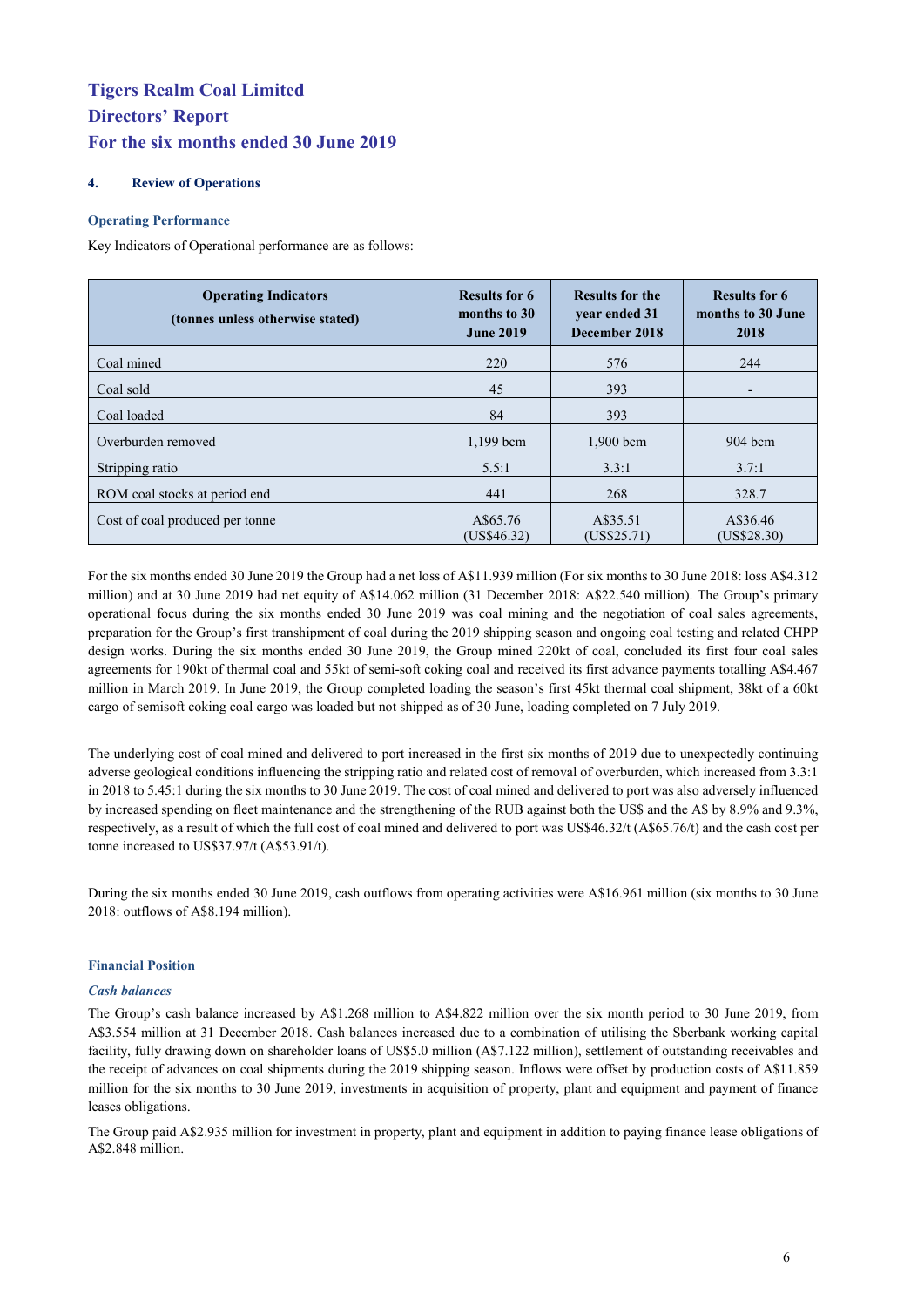## **4. Operating and financial review (continued)**

## **Financial Position**

## *Cash balances (continued)*

As of 30 June 2019, the Company had fully utilised the working capital credit line with Sberbank, the balance of which at 30 June 2019 is RUB 900 million (A\$20.282 million) and fully drawn down on two loan facilities of US\$2.5 million each, totalling A\$7.122 million at 30 June 2019, provided by its shareholders - Baring Vostok Mining Investments Limited and Mr Bruce Gray. (At 31 December 2018: RUB 825.606 million (A\$16.821 million) of the Sberbank working capital facility was available and unused.)

## *Inventory on hand*

Coal stocks increased by 174kt during the six months to 30 June 2019. The lower of cost and net realisable value of the Group's inventories on hand at 30 June 2019 was A\$28.789 million (31 December 2018: A\$17.231 million), including A\$18.553 million of coal inventories, A\$2.618 million in fuel and oils and A\$7.618 million of other consumables (31 December 2018: A\$8.801 million of coal inventories, A\$4.985 million in fuel and oils and A\$3.445 million of other consumables).

Management performs a regular review of the recoverability of all inventories to ensure that the inventories on hand are not carried in excess of amounts expected to be realised from their sale or use. Accordingly, as a result of a combination of higher production costs and lower selling prices for thermal coal, a provision of A\$2.411 million, primarily in respect of thermal coal, was recognised as of 30 June 2019. In addition, the existing provision for coal stockpiled at the interim coal stockpile increased by A\$0.143 million to A\$0.953 million (31 December 2018: A\$0.830 million).

## *Non-current assets*

The Company performs at a minimum twice annually a review for the existence of conditions indicating either the necessity to perform an impairment review or to consider the necessity to reverse previously recognised write-downs, as a result of which management have concluded that as of 30 June 2019 neither further asset write-downs nor reversal of prior period write-downs recorded as a result of impairment testing performed in prior periods will be recognised.

Three haulage trucks were impaired during the six months to 30 June 2019 as a result of damage arising from accidents for which repairs to restore them to their previous operational condition were assessed as not economically justifiable. Accordingly, an impairment charge of \$0.460 million was recognised in the six months to 30 June 2019.

## *Lease liabilities*

## *Vendor finance leasing in 2019*

During the six months ended 30 June 2019, the Group executed a number of finance lease arrangements with equipment vendors for the acquisition of six haulage trucks, a crane, two front end loaders and two 500 tonne barges. The cost of the property, plant & equipment was A\$6.293 million. The value of the finance leases, after advance payments of A\$0.959 million, was A\$5.271 million upon inception and A\$5.224 million at 30 June 2019.

## *Banking institution finance leasing in 2019*

During the six months ended 30 June 2019, the Group executed a number of finance lease arrangements with banks for the acquisition of three heavy dump trucks for pit usage, a bulldozer, road grader, roller and tractor. The cost of the property, plant & equipment was RUB 320.073 million (A\$7.213 million). The value of the finance leases, after advance payments of RUB 39.065 million (A\$0.880 million), was RUB 277.177 million (A\$6.246 million) upon inception and RUB 267.909 million (A\$6.037 million) at 30 June 2019.

## *Other lease liabilities recognised in 2019*

On 1 January 2019, following the adoption of AASB 16 *Leases*, the Group recognised right of use asset and a related lease liability in respect of the agreement with Rosmorport executed in March 2018, in accordance with which the Group leases three general cargo piers, a coal pier and a breakwater pier for 49 years from the date of signing. The cost of the right of use asset and commensurately the lease liability upon initial recognition was RUB 23.593 million (A\$0.481 million). The value of the lease liability at 30 June 2019 was RUB 23.591 million (A\$0.531 million).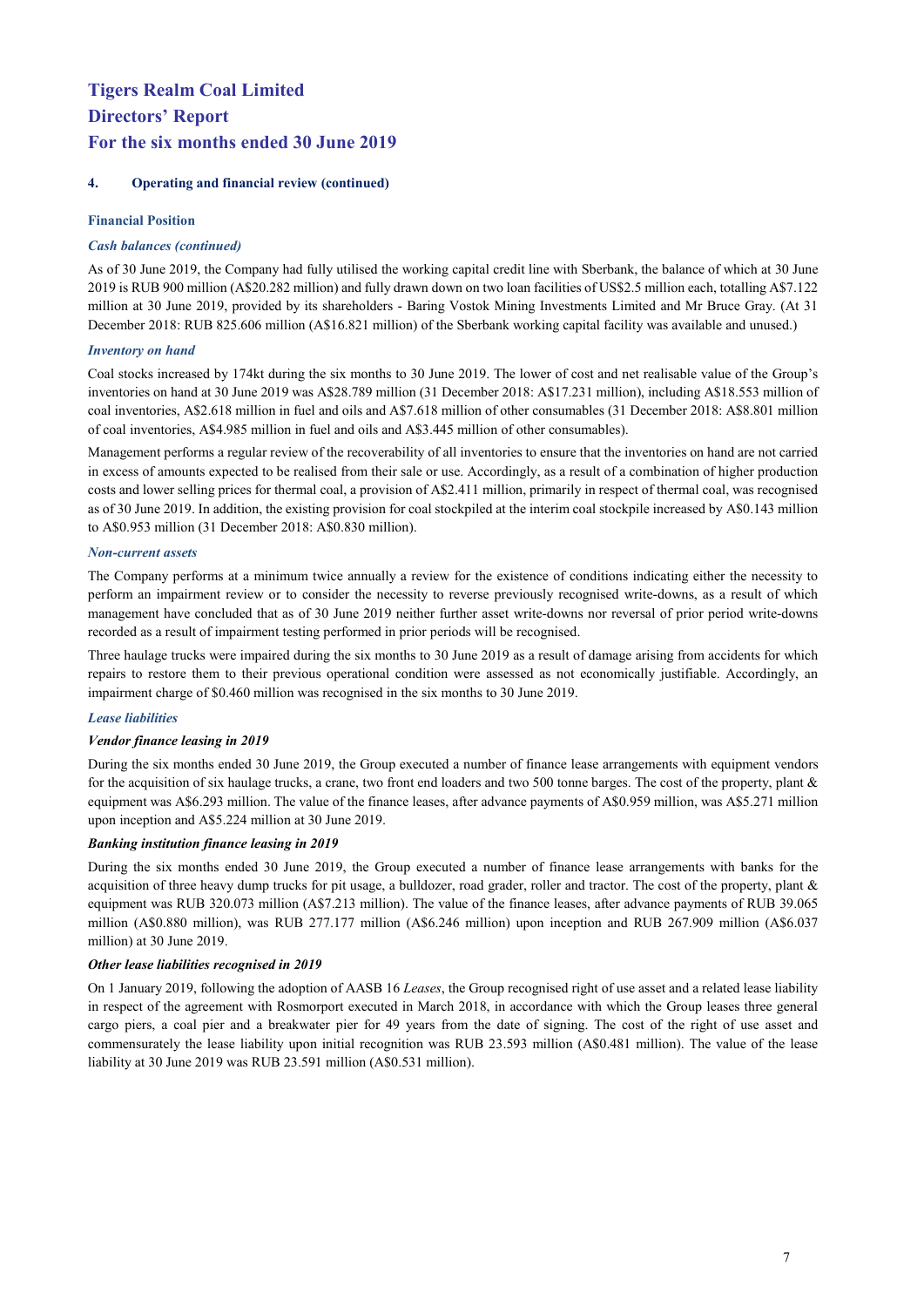## **4. Operating and financial review (continued)**

## *Bank and other loans*

During the six months ended 30 June 2019, the Group drew down on the remaining available balance of the Sberbank working capital facility in the amount of RUB 825.607 million (A\$18.605 million). As of 30 June 2019, the balance due in the second half of 2019 is RUB 900 million (A\$20.282 million).

In June 2019, the Company executed term sheets with its two largest shareholders, Baring Vostok Mining Holdings Limited, through its affiliated entity Baring Vostok Mining Investments Limited and Mr Bruce Gray, in accordance with which each shareholder made available to the Group unsecured non-revolving loan facilities up to US\$2.5 million, up to US\$5.0 million in total, each with a one-year tenor and incurring interest at 12% p.a. The facilities in the amount of A\$7.122 million (US\$5.0 million) were fully drawn down as of 30 June 2019.

## *Royalty Agreement liability*

After the re-assessment of the provision for the obligations under the Royalty Agreement liability at 30 June 2019, the Group increased the royalty liability by A\$0.951 million to A\$9.191 million (At 31 December 2018: A\$8.240 million).

## *Lapse of Options*

On 5 June 2019, 2,000,000 options lapsed and were removed from the option register. Total number of options as of 30 June 2019 is 31,669,000.

## *Licence Update*

During the six months ended 30 June 2019, no material changes to TIG's licences were noted.

## **5. Events subsequent to reporting date**

## *Finance Lease agreements*

On 8 July 2019, the Group entered into two finance lease agreements with Sberbank Leasing to acquire a Komatsu bulldozer and a Komatsu excavator, delivered to Beringovsky Port during August. Total contractual payments over 48 months, including advances of RUB 17.596 million (A\$0.397 million) will be RUB 110.767 million (A\$2.496 million).

## *Lapse of Options*

On 6 August 2019, 3,323,000 options were removed from the register, of which 1,729,000 were forfeited and 1,594,000 lapsed.

## *Coal loading capacity increases*

In July 2019, the construction, fit out and delivery of two barges from China was completed. The two barges, 'Arinay' and 'Kelliney', commenced operations in July and as the shipping season progresses, they are expected to add a significant increase in port loading capacity.

On 16 July 2019 a third 500 tonne barge and on 7 August 2019 the fourth 500 tonne barge, arrived in Beringovsky port from Shakhtersk and commenced loading operations.

## **6. Dividends paid or recommended**

The Directors do not recommend the payment of a dividend and no amount has been paid or declared by way of a dividend to the date of this report.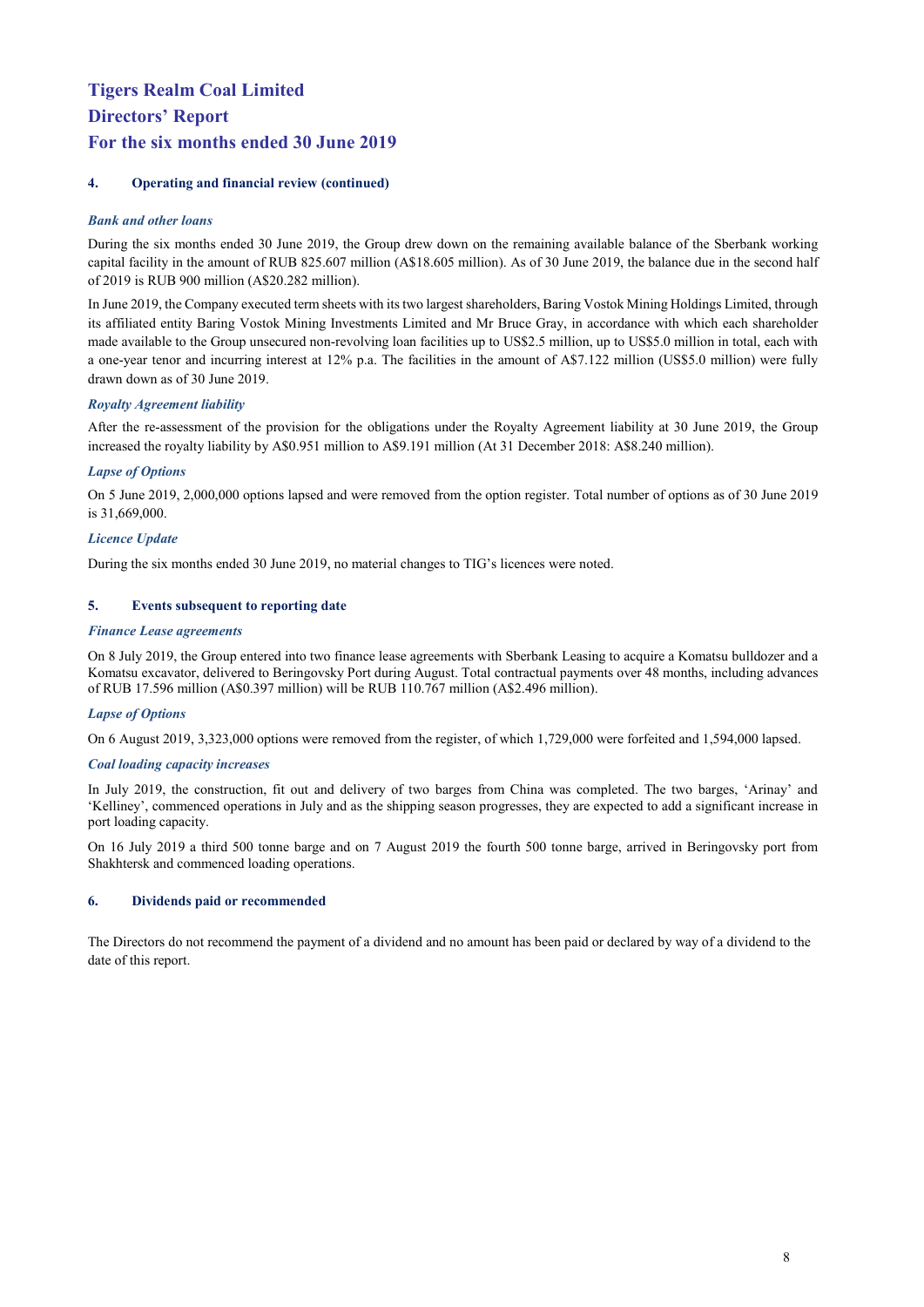## **7. Directors' interests**

The relevant interest of each Director in the shares or options over such instruments issued by the companies within the Group and other related bodies corporate, as notified by the directors to the ASX in accordance with S205G(1) of the *Corporations Act 2001*, at the date of this report is as follows:

|                                      | <b>Tigers Realm Coal Limited</b> |                                     |  |  |
|--------------------------------------|----------------------------------|-------------------------------------|--|--|
|                                      | <b>Ordinary shares</b>           | <b>Options over ordinary shares</b> |  |  |
|                                      |                                  |                                     |  |  |
| OL Hegarty                           | 30,412,029                       | 1,500,000                           |  |  |
| C Wiggill                            | 1,200,000                        | 1,500,000                           |  |  |
| <b>B</b> Gray                        | 379,948,357                      | $\overline{\phantom{0}}$            |  |  |
| R Morgan                             | $\overline{\phantom{0}}$         | 500,000                             |  |  |
| T Sitdekov                           | $\overline{\phantom{0}}$         | 500,000                             |  |  |
| N Ishmetov (Alternate to T Sitdekov) | $\overline{\phantom{0}}$         | $\overline{\phantom{0}}$            |  |  |

## **8. Auditor's Independence Declaration**

The auditor's independence declaration is set out on page 28 and forms part of the Directors' report for the interim period ended 30 June 2019.

This report is made in accordance with a resolution of the Directors

Dated at Melbourne this 29th day of August 2019.

Signed in accordance with a resolution of the Directors:

Om 2/4 m

Owen Hegarty Non-Executive Director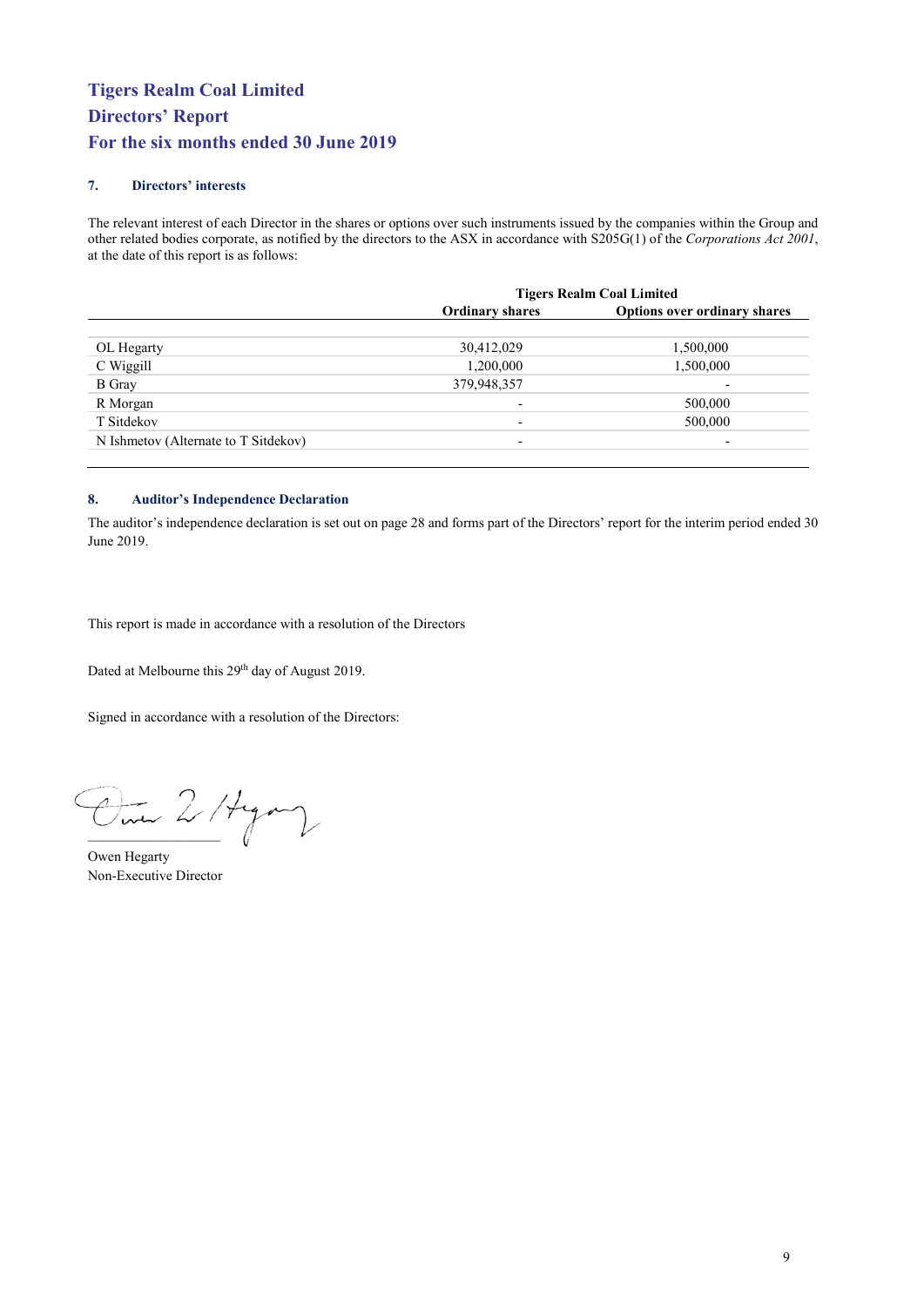## <span id="page-10-0"></span>**Tigers Realm Coal Limited Condensed consolidated interim statement of financial position As at 30 June 2019**

|                                                            |             | 30 June    | 31 December |
|------------------------------------------------------------|-------------|------------|-------------|
|                                                            | <b>Note</b> | 2019       | 2018        |
|                                                            |             | A\$'000    | A\$'000     |
|                                                            |             |            |             |
| <b>Current Assets</b>                                      |             |            |             |
| Cash and cash equivalents                                  |             | 4,822      | 3,554       |
| Trade and other receivables                                |             | 4,872      | 2,586       |
| Inventories                                                | 12          | 26,998     | 15,772      |
| Investment in restricted financial instruments             | 11          | 1,034      | 935         |
| Prepayments                                                |             | 2,122      | 1,103       |
| Other current assets                                       |             | 24         | 27          |
| <b>Total current assets</b>                                |             | 39,872     | 23,977      |
| <b>Non-current assets</b>                                  |             |            |             |
| Inventories                                                | 12          | 1,791      | 1,459       |
| Property, plant and equipment                              | 13          | 37,466     | 19,523      |
| <b>Total non-current assets</b>                            |             | 39,257     | 20,982      |
|                                                            |             |            |             |
| <b>Total assets</b>                                        |             | 79,129     | 44,959      |
| <b>Current Liabilities</b>                                 |             |            |             |
| Trade and other payables                                   |             | 5,669      | 6,246       |
| Loans payable                                              | 14          | 27,404     | 1,516       |
| Advances for future coal sales received                    |             | 4,467      |             |
| Lease liability                                            | 15          | 6,488      | 2,223       |
| Royalty liability                                          | 16          | 945        | 638         |
| Employee benefits                                          |             | 1,111      | 1,316       |
| <b>Total current liabilities</b>                           |             | 46,084     | 11,939      |
| <b>Non-current liabilities</b>                             |             |            |             |
| Trade and other payables                                   |             | 193        | 196         |
| Lease liability                                            | 15          | 10,305     | 2,526       |
| Provision for site restoration                             |             | 239        | 156         |
| Royalty liability                                          | 16          | 8,246      | 7,602       |
| <b>Total non-current liabilities</b>                       |             | 18,983     | 10,480      |
|                                                            |             |            |             |
| <b>Total liabilities</b>                                   |             | 65,067     | 22,419      |
|                                                            |             |            |             |
| Net assets                                                 |             | 14,062     | 22,540      |
| <b>Equity</b>                                              |             |            |             |
| Share capital                                              | 17          | 173,747    | 173,747     |
| Reserves                                                   |             | 24,611     | 21,662      |
| (Accumulated losses)                                       |             | (164, 892) | (152, 985)  |
| Total equity attributable to equity holders of the Company |             | 33,466     | 42,424      |
| Non-controlling interest                                   |             | (19, 404)  | (19, 884)   |
| <b>Total equity</b>                                        |             | 14,062     | 22,540      |
|                                                            |             |            |             |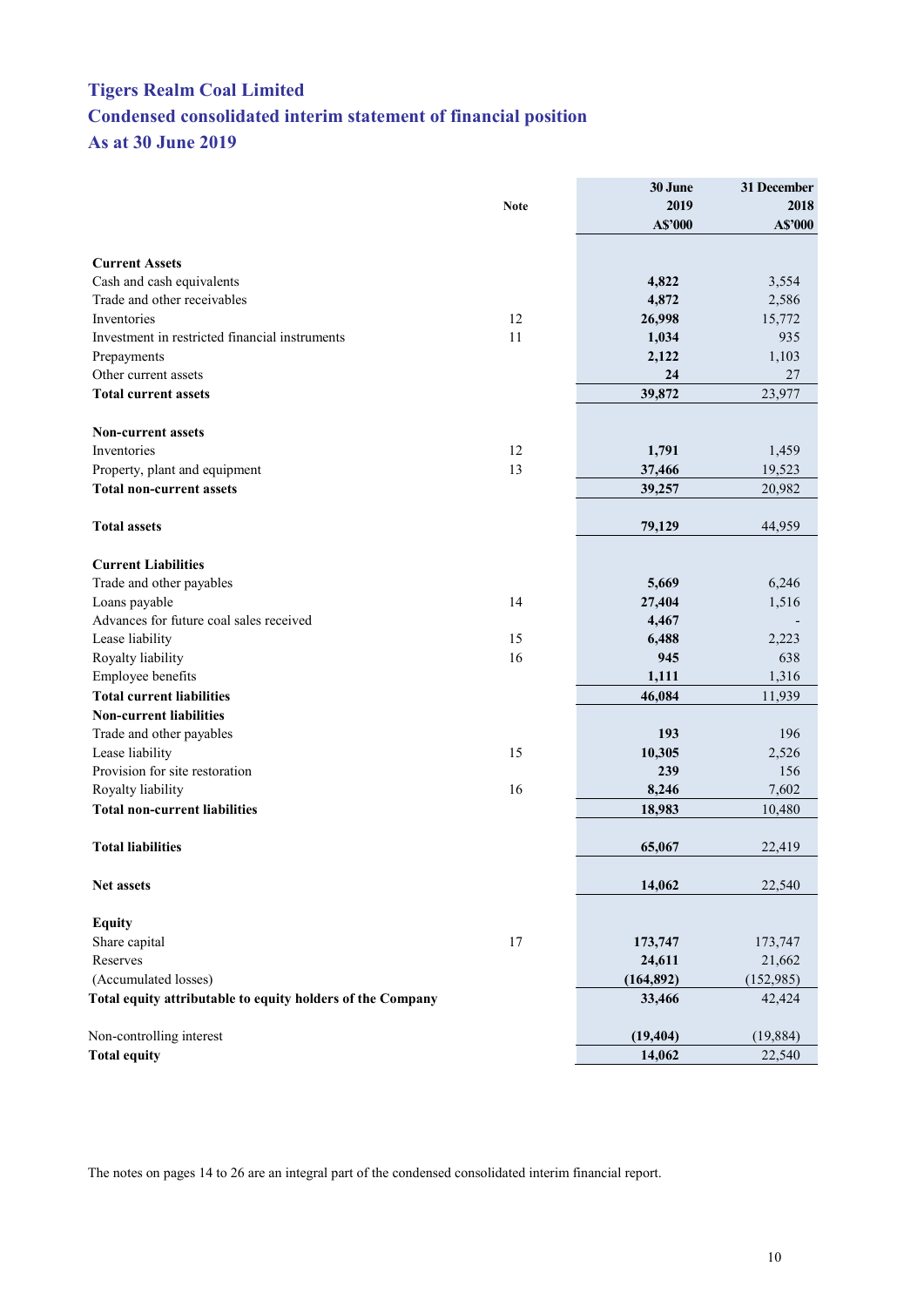## **Tigers Realm Coal Limited**

## <span id="page-11-0"></span>**Condensed consolidated interim statement of comprehensive income For the six months ended 30 June 2019**

|                                                                 | <b>Note</b> | 30 June<br>2019 | 30 June<br>2018 |
|-----------------------------------------------------------------|-------------|-----------------|-----------------|
|                                                                 |             | A\$'000         | A\$'000         |
| Revenue from coal sales                                         |             | 2,935           |                 |
| Mining and related costs of coal sold                           |             | (2, 457)        |                 |
| Transhipment and other port costs                               |             | (2, 472)        | (438)           |
| Gross margin on coal sold                                       |             | (1,994)         | (438)           |
| Other income                                                    |             | 21              | 95              |
| Administrative and other operating expenses                     | 8           | (3,824)         | (2, 433)        |
| Share based payments                                            |             | (135)           | (72)            |
| Exploration and evaluation expenses                             |             | (150)           | (274)           |
| Change in provision for current assets                          | 12          | (2,404)         | (92)            |
| Impairment of property, plant and equipment                     | 13          | (460)           |                 |
| Royalty expense                                                 | 16          | (1,516)         | (531)           |
| <b>Results from operating activities</b>                        |             | (10, 462)       | (3,745)         |
| Finance income                                                  |             | 5               |                 |
| Finance costs                                                   |             | (1,340)         | (721)           |
| Net foreign exchange (loss)/gain                                |             | (130)           | 154             |
| Net finance (costs)                                             |             | (1, 465)        | (567)           |
| (Loss) before income tax                                        |             | (11, 927)       | (4,312)         |
| Income tax (expense)                                            |             | (12)            |                 |
| Net (Loss)                                                      |             | (11,939)        | (4,312)         |
|                                                                 |             |                 |                 |
| Other comprehensive (loss)/income                               |             |                 |                 |
| Items that may subsequently be reclassified to profit or loss   |             |                 |                 |
| Foreign currency translation differences for foreign operations |             | 3,326           | (1,006)         |
| Total comprehensive (loss) for the period                       |             | (8,613)         | (5,318)         |
| Net (Loss) is attributable to:                                  |             |                 |                 |
| Owners of the Company                                           |             | (11,907)        | (4,247)         |
| Non-controlling interest                                        |             | (32)            | (65)            |
| (Loss) for the period                                           |             | (11,939)        | (4,312)         |
|                                                                 |             |                 |                 |
| Total comprehensive gain/(loss) attributable to:                |             |                 |                 |
| Owners of the Company                                           |             | (9,093)         | (4,890)         |
| Non-controlling interest                                        |             | 480             | (428)           |
| Total comprehensive (loss) for the period                       |             | (8,613)         | (5,318)         |
| (Loss) per share (cents per share)                              |             |                 |                 |
| Basic (loss) per share (cents)                                  |             |                 |                 |
| Diluted (loss) per share (cents)                                | 10          | (0.66)          | (0.24)          |
|                                                                 | $10\,$      | (0.66)          | (0.24)          |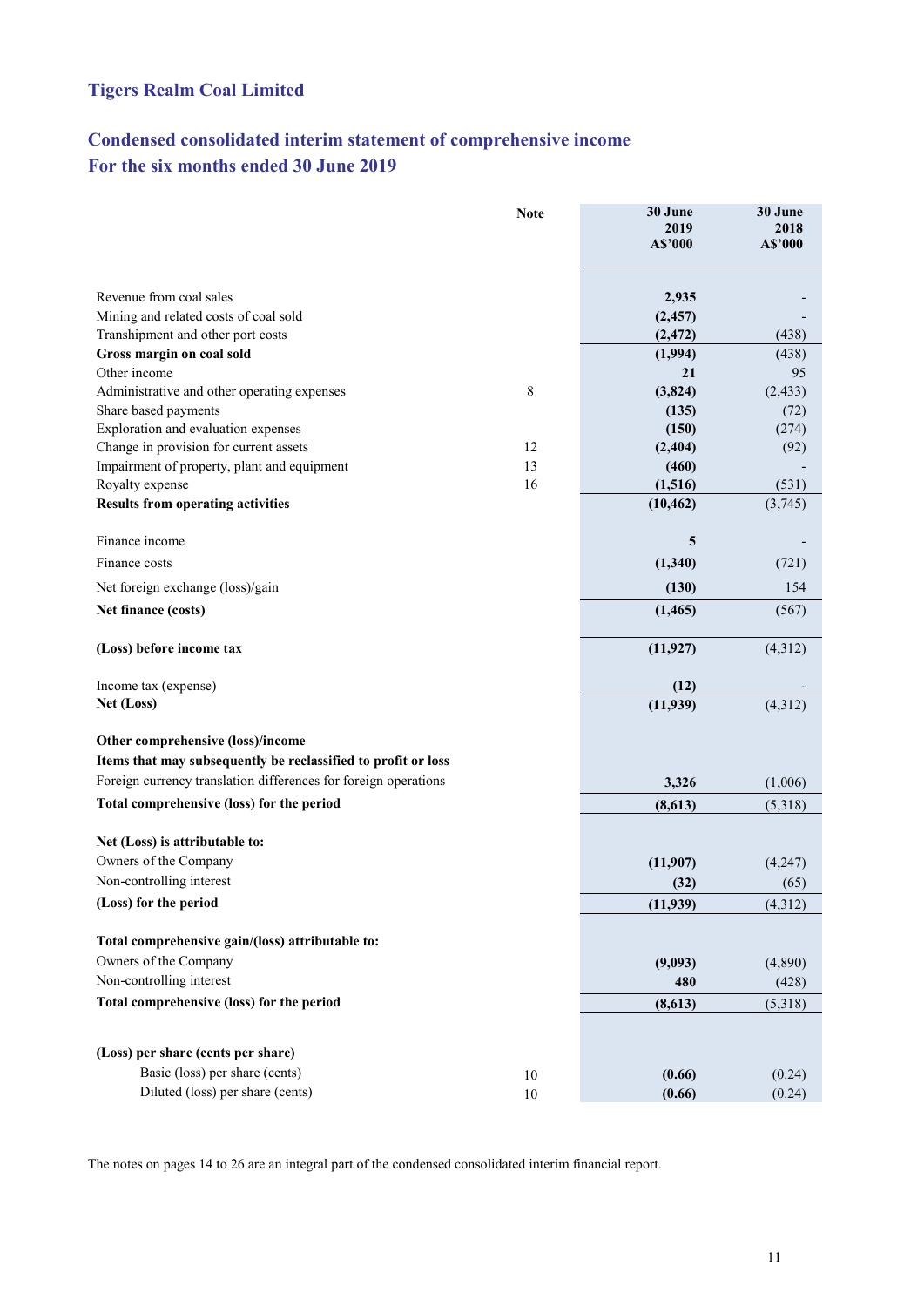## **Tigers Realm Coal Limited Condensed consolidated interim statement of changes in equity For the six month period ended 30 June 2019**

<span id="page-12-0"></span>

|                                                  |                          |                          |                          | Foreign                  |                          |              |                          |              |
|--------------------------------------------------|--------------------------|--------------------------|--------------------------|--------------------------|--------------------------|--------------|--------------------------|--------------|
|                                                  |                          |                          | <b>Share based</b>       | Currency                 |                          |              | Non-                     |              |
|                                                  | <b>Share</b>             | (Accumulated             | payments                 | <b>Translation</b>       | Other                    |              | controlling              |              |
|                                                  | Capital                  | Losses)                  | reserve                  | Reserve                  | <b>Reserve</b>           | <b>Total</b> | <b>Interest</b>          | <b>Total</b> |
|                                                  | A\$'000                  | A\$'000                  | A\$'000                  | A\$'000                  | A\$'000                  | A\$'000      | A\$'000                  | A\$'000      |
| <b>Balance as at 1 January 2019</b>              | 173,747                  | (152, 985)               | 7,053                    | 8,300                    | 6,309                    | 42,424       | (19, 884)                | 22,540       |
| Net (Loss) for the period                        | $\blacksquare$           | (11,907)                 |                          |                          | $\overline{\phantom{a}}$ | (11,907)     | (32)                     | (11,939)     |
| Other comprehensive income/(loss) for the period |                          |                          | $\blacksquare$           | 2,814                    | $\overline{\phantom{a}}$ | 2,814        | 512                      | 3,326        |
| Total comprehensive income/(loss) for the period | $\overline{\phantom{a}}$ | (11,907)                 | $\sim$                   | 2,814                    | $\blacksquare$           | (9,093)      | 480                      | (8,613)      |
|                                                  |                          |                          |                          |                          |                          |              |                          |              |
| Share based payment transactions                 |                          |                          | 135                      |                          |                          | 135          | $\sim$                   | 135          |
| <b>Balance at 30 June 2019</b>                   | 173,747                  | (164, 892)               | 7,188                    | 11,114                   | 6,309                    | 33,466       | (19, 404)                | 14,062       |
|                                                  |                          |                          |                          |                          |                          |              |                          |              |
| <b>Balance as at 1 January 2018</b>              | 173,747                  | (163, 944)               | 6,729                    | 9,655                    | 6,309                    | 32,496       | (18,998)                 | 13,498       |
| Net (Loss) for the period                        | $\overline{\phantom{a}}$ | (4,247)                  |                          |                          | $\overline{\phantom{a}}$ | (4,247)      | (65)                     | (4,312)      |
| Other comprehensive income/(loss) for the period |                          |                          | $\sim$                   | (643)                    | $\overline{\phantom{a}}$ | (643)        | (363)                    | (1,006)      |
| Total comprehensive income/(loss) for the period | $\overline{\phantom{a}}$ | (4,247)                  | $\overline{\phantom{a}}$ | (643)                    | $\overline{\phantom{a}}$ | (4,890)      | (428)                    | (5,318)      |
| Share based payment transactions                 |                          | $\overline{\phantom{a}}$ | $72\,$                   | $\overline{\phantom{a}}$ |                          | 72           | $\overline{\phantom{a}}$ | 72           |
| <b>Balance at 30 June 2018</b>                   | 173,747                  | (168, 191)               | 6,801                    | 9,012                    | 6,309                    | 27,678       | (19, 426)                | 8,252        |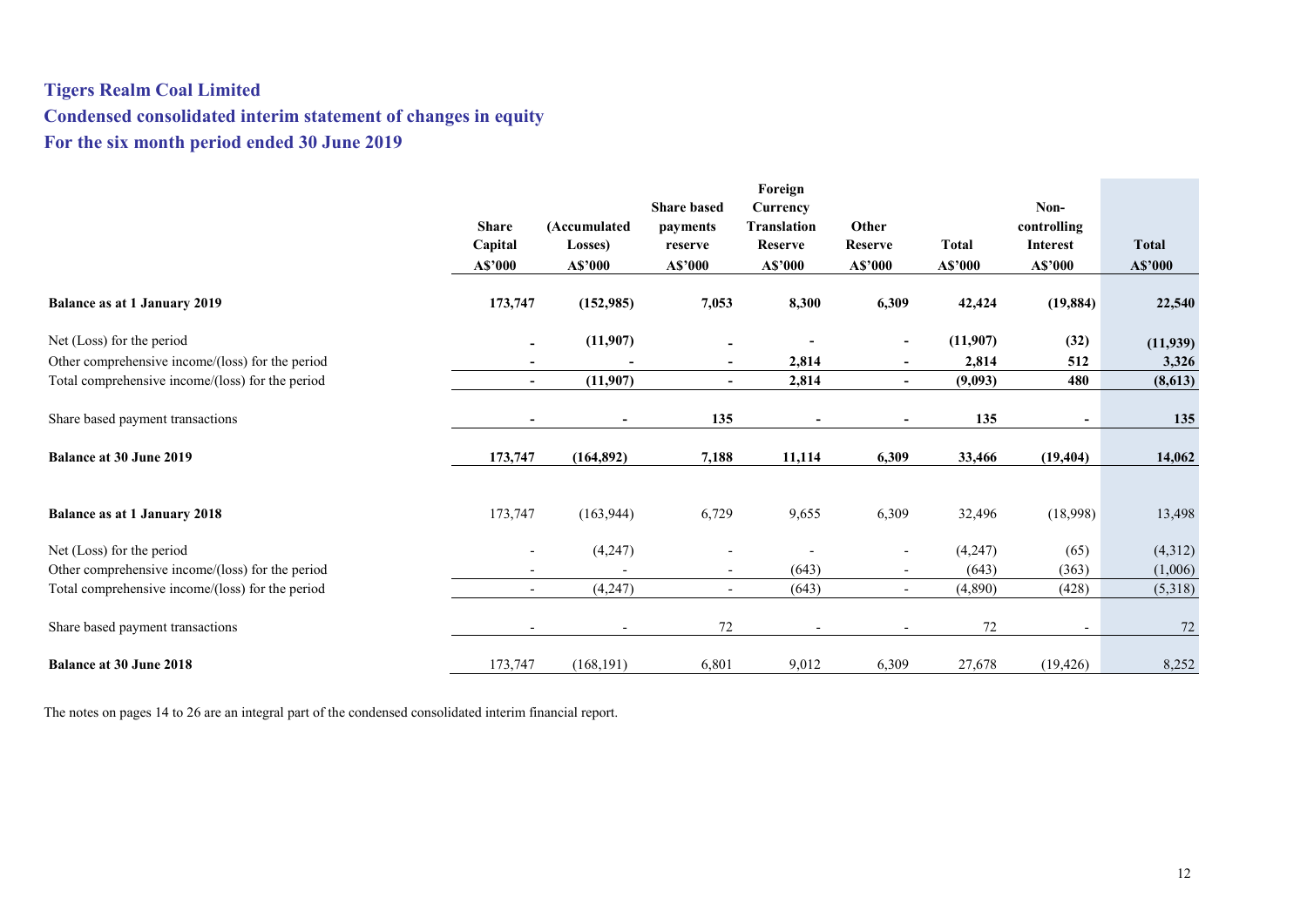## <span id="page-13-0"></span>**Tigers Realm Coal Limited Condensed consolidated interim statement of cash flows For the six months period ended 30 June 2019**

|                                                               | 30 June  | 30 June  |
|---------------------------------------------------------------|----------|----------|
|                                                               | 2019     | 2018     |
|                                                               | A\$'000  | A\$'000  |
| Cash flows from operating activities                          |          |          |
| Cash receipts from customers                                  | 6,074    | 3,763    |
| Cash paid to suppliers and employees                          | (21,640) | (11,256) |
| Exploration and evaluation expenditure                        | (232)    | (111)    |
| Interest and financing costs paid                             | (1,155)  | (550)    |
| Income taxes paid                                             | (8)      | (40)     |
| Net cash used in operating activities                         | (16,961) | (8, 194) |
|                                                               |          |          |
| Cash flows from investing activities                          |          |          |
| Payments for property, plant and equipment                    | (2,935)  | (2,206)  |
| Redemption of restricted financial instruments                |          | 208      |
| Net cash used in investing activities                         | (2,935)  | (1,998)  |
|                                                               |          |          |
| <b>Cash flows from financing activities</b>                   |          |          |
| Repayment of finance lease liabilities                        | (2,848)  | (194)    |
| Proceeds from borrowings                                      | 23,797   | 11,891   |
| Repayment of borrowings                                       |          | (117)    |
| Net cash received from financing activities                   | 20,949   | 11,580   |
|                                                               |          |          |
| Net movement in cash and cash equivalents                     | 1,053    | 1,388    |
| Cash and cash equivalents at beginning of the period          | 3,554    | 2,011    |
| Effects of exchange rate changes on cash and cash equivalents | 215      | (90)     |
| Cash and cash equivalents at the end of the period            | 4,822    | 3,309    |

#### *Non-cash investing activities for the six months ended 30 June 2019: Finance leases*

During the six months ended 30 June 2019, the Group executed a number of finance lease arrangements with equipment vendors for the acquisition of six haulage trucks, a crane, two front end loaders and two 500 tonne barges. The cost of the property, plant & equipment was A\$6.293 million. The value of the finance leases, after advance payments of A\$0.959 million, was A\$5.271 million upon inception and A\$5.224 million at 30 June 2019.

During the six months ended 30 June 2019, the Group executed a number of finance lease arrangements with banks for the acquisition of three heavy dump trucks for pit usage, a bulldozer, road grader, roller and tractor. The cost of the property, plant & equipment was RUB 320.073 million (A\$7.213 million. The value of the finance leases, after advance payments of RUB 39.065 million (A\$0.880 million), was RUB 277.177 million (A\$6.246 million) upon inception and RUB 267.909 million (A\$6.073 million) at 30 June 2019.

On 1 January 2019, following the adoption of AASB 16 Leases, the Group recognised right of use assets and a related lease liability in respect of the agreement with Rosmorport executed in March 2018, in accordance with which the Group leases three general cargo piers, a coal pier and a breakwater pier for 49 years from the date of signing. The cost of the right of use asset and commensurately the lease liability upon initial recognition was RUB 23.593 million (A\$0.481 million). The value of the lease liability at 30 June 2019 was RUB 23.591 million (A\$0.531 million).

#### *Non-cash investing activities for the six months ended 30 June 2018: Finance leases*

During the six months ended 30 June 2019, the Group executed a number of finance lease agreements with equipment vendors for the acquisition of two haulage trucks, an excavator and a bulldozer. The cost of the property, plant and equipment was RUB 51.950 million (A\$1.115 million). The value of the finance lease, after advance payments of RUB 3.684 million (A\$0.079 million), was RUB 46.553 million (A\$1.004 million) upon inception and RUB 47.075 million (A\$1.014 million) at 30 June 2018.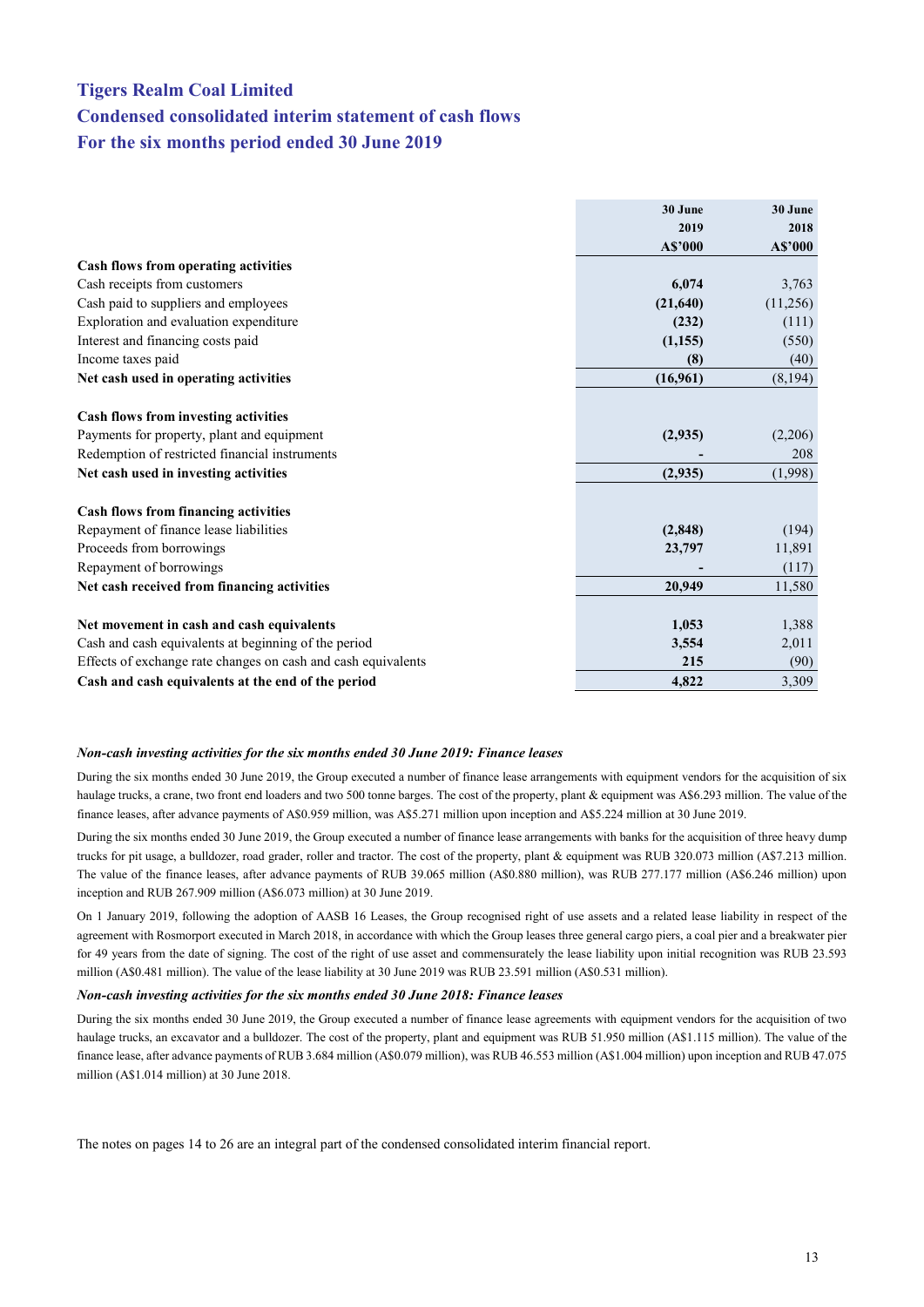## **1. Reporting entity**

Tigers Realm Coal Limited (the "Company" or "TIG") is a company domiciled in Australia. The Company's registered office during the six months to 30 June 2019 was 151 Wellington Parade South, East Melbourne, 3002 and its principal office during the six months to 30 June 219 was 29 1st Brestskaya Street, Moscow, 125407, Russian Federation. The condensed consolidated interim financial report as at and for the six months ended 30 June 2019 comprises the Company and its subsidiaries (together referred to as the "Group"). The Group is a for-profit entity and primarily is involved in coal exploration and evaluation, mining and sales activities.

The consolidated annual financial report for the year ended 31 December 2018 is available on request at the Company's registered office at 151 Wellington Parade South, East Melbourne, 3002, Victoria, Australia or from the Company's website at [www.tigersrealmcoal.com.](http://www.tigersrealmcoal.com/)

## **2. Statement of compliance**

The condensed consolidated interim financial report has been prepared in accordance with Australian Accounting Standard AASB 134 *Interim Financial Reporting* and the Corporations Act 2001 and in compliance with IAS 34 *Interim Financial Reporting*.

The condensed consolidated interim financial report does not include all of the information and disclosures required for a full annual financial report and should be read in conjunction with the consolidated annual financial report as at and for the year ended 31 December 2018.

The condensed consolidated interim financial report was authorised for issue by the Board of Directors on 29 August 2019.

## **3. Basis of preparation**

The condensed consolidated interim financial report has been prepared on the historical cost basis except for certain financial instruments which are carried at fair value and share based payment expenses which are recognised at fair value. Historical cost is based on the fair values of the consideration given in exchange for goods and services.

Fair value is the price that would be received to sell an asset or paid to transfer a liability in an orderly transaction between market participants at the measurement date, regardless of whether that price is directly observable or estimated using another valuation technique.

The Company is of a kind referred to in ASIC Corporations (Rounding in Financials/Directors' Reports) Instrument 2016/191, dated 24 March 2016, and in accordance with that Corporations Instrument amounts in the financial report have been presented in Australian dollars and rounded to the nearest thousand dollars, unless otherwise indicated.

## **Going concern basis of accounting**

The condensed consolidated interim financial report has been prepared on the going concern basis, which assumes continuity of normal business activities and the realisation of assets and the settlement of liabilities in the ordinary course of business.

For the six months ended 30 June 2019, the Group generated a net loss of A\$11.939 million (For the six months ended 30 June 2018: Net loss of A\$4.312 million), net cash outflow from operating activities of A\$16.961 million (For the six months ended 30 June 2018: A\$8.194 million).

As at 30 June 2019, the Group had cash and cash equivalents of A\$4.822 million (31 December 2018: A\$3.554 million) and net current liabilities of A\$6.212 million (31 December 2018: net current assets of A\$12.038 million). As of 30 June 2019, the Company has no unused available credit lines (31 December 2018: A\$16.821 million).

Based on the Group's forecast cash flows, the Group will have a surplus of liquidity throughout the twelve-month period from the date of signing this condensed consolidated interim financial report. The achievement of the Group's forecast is primarily dependent, amongst other facts and circumstances being realised, upon:

• the Group's ability to secure financing necessary to address any temporary cash shortfalls which may arise during the period through 29 August 2020, primarily resulting from the seasonality of the Group's operations and plans for further discretionary capital investment in the expansion of operating capacity. Management have engaged and continue to engage potential providers of funding. Based on actual achievements to date, including the execution in March 2019 of the Group's first material prepayment for future coal sales, renewal of the working capital loan with Sberbank in December 2018, the execution of unsecured short-term shareholder financing facilities in June 2019 and the servicing of all financing obtained to date of signing this condensed consolidated interim financial report, the Group reasonably expects it will be able to raise any funding necessary on terms acceptable to it and within the necessary timeframe;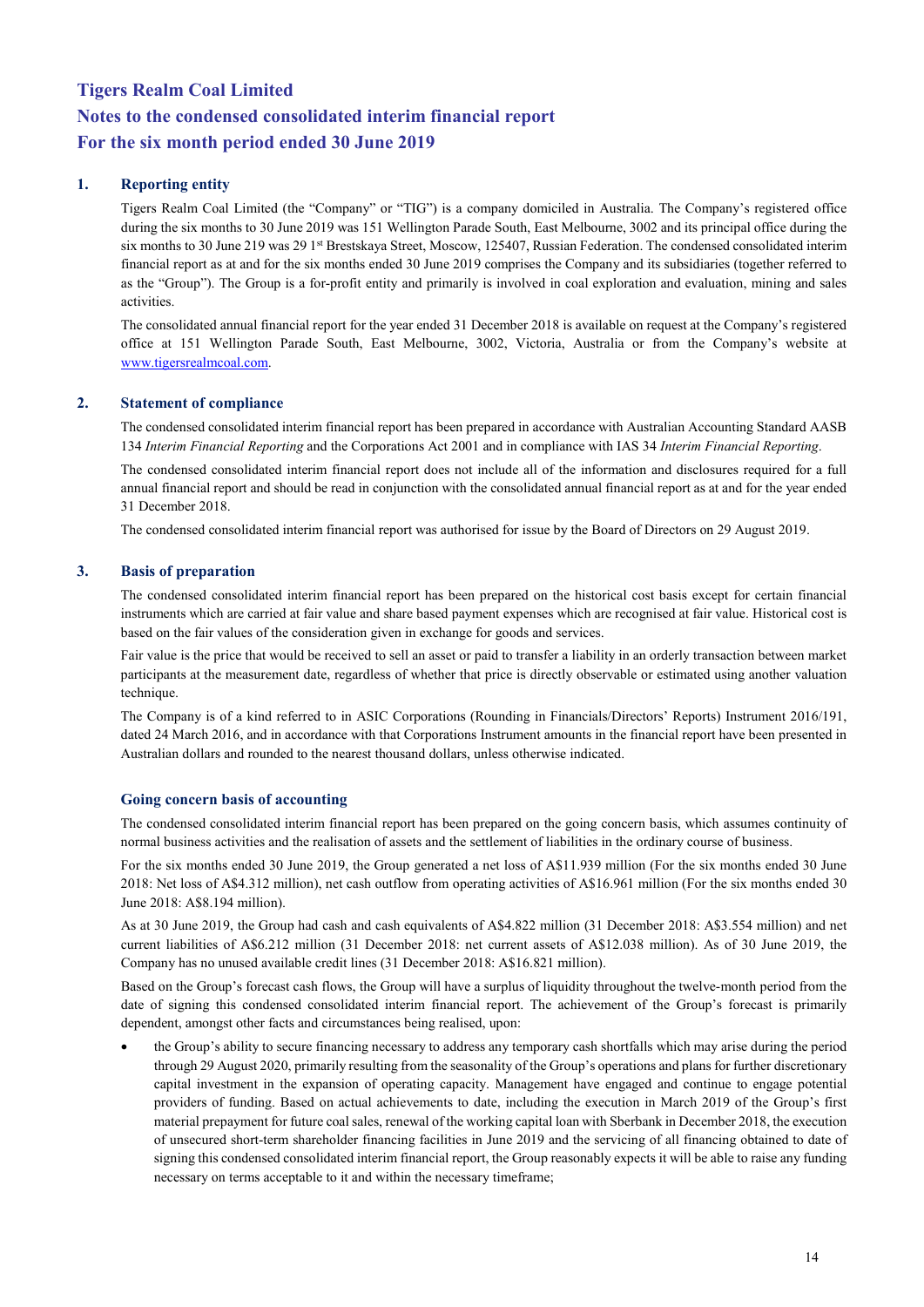## **3. Basis of preparation (continued) Going concern basis of accounting**

- the successful implementation of the production, pit to port haulage, shipping and coal loading and sales and other key assumptions applied in determining the Group's expected future cashflows, which include but are not limited to the following:
	- Actual coal quality and the related product mix, being consistent with that indicative quality identified in mine planning and testing performed to date and incorporated into the Group's cashflow forecasts;
	- Actual coal prices achieved are at or in excess of those prices utilised in management forecasting;
	- Actual mining and production levels being achieved and implemented within expected cost levels, structure and timing;
	- Agreement with customers on the appropriate terms and conditions of coal sales agreements in line with expectations, including but not limited to the prepayment for 2020 coal sales as and when expected by management;
	- Coal loading and shipments are realised within the forecast scheduling parameters, which are subject to a number of factors including but not limited to barge availability, transhipment efficiency and unpredictable weather conditions;
	- Being materially compliant with those ongoing drilling obligations in accordance with the terms of the Amaam and Amaam North licences;
	- Macroeconomic factors including commodity (specifically coal) prices, exchange rates and the financial markets; and
	- Compliance with those terms and conditions of the Sberbank loan referred to in Note 14, including but not limited to maintaining adequate liquidity and compliance with the relevant loan settlement terms and other covenants.

After making enquiries, and considering the uncertainties described above, the Directors are of the view that the continued application of the going concern basis of accounting is appropriate due to the following factors:

- The quality of coal required to realise the volume of production and sales contemplated in the Group's forecasts is sufficiently verified for its reasonableness by coal mining activities conducted to date. This, in conjunction with recent and forecast current thermal and coking coal prices used in management's estimations, provides a reasonable basis to conclude that receipts from coal sales will meet those expectations reflected in cash flow forecasts;
- Commercial mining operations continue in line with expectations and where necessary, mining expectations have been amended to reflect the most recent coal mining results. With the exception of a materially adverse unforeseen event transpiring, there have been no indicators in the coal production process to date, which would suggest coal qualities and volumes and the cost of production being materially different than those assumptions utilised in the cash flow forecasts through 29 August 2020;
- Licence Compliance obligations for both the Amaam North and Amaam tenements have been planned for and are expected to be achieved with minimal risk of non-compliance with licence terms and conditions. There is, therefore, a reasonable expectation that the Group will continue to be compliant with licence drilling obligations and that no material sanctions arising from any licence breaches will be levied;
- Coal shipments have been forecast after consideration of actual port operating performance through the date of this report, anticipated increased coal loading capacity achievable through the full integration of the new 500 tonne barges into port operations and those climactic and other conditions which would be reasonably expected to occur and influence the Group's shipping capabilities. The occurrence of materially adverse conditions in excess of reasonable conditions may influence the Group's ability to meet the expected shipping schedules;
- The Group retains the right to develop the Amaam North project only upon the existence of those internal and macroeconomic conditions supporting its justification, including but not limited to a favourable coking coal price outlook, allowing the Group to raise that additional funding required to finance the capital investment and operational requirements of the Amaam North development plan making it commercially viable;
- There are no indicators that the Group will not be able to obtain receipts in respect of coal sales in respect of the 2020 shipping season as and when expected by management;
- There are no indicators that the Group will not be able to service the Sberbank and shareholder loans as and when required and remain compliant with the loans' covenants through to the loans' settlement;
- There are no indications that the Group has or will materially breach its mining licence conditions, as a result of which there would be unexpected conditions which would adversely affect the Group's financial position and performance through 29 August 2020; and
- There is no indication that the Group will not be able to obtain that funding which is necessary to maintain the Group's liquidity position through to 29 August 2020.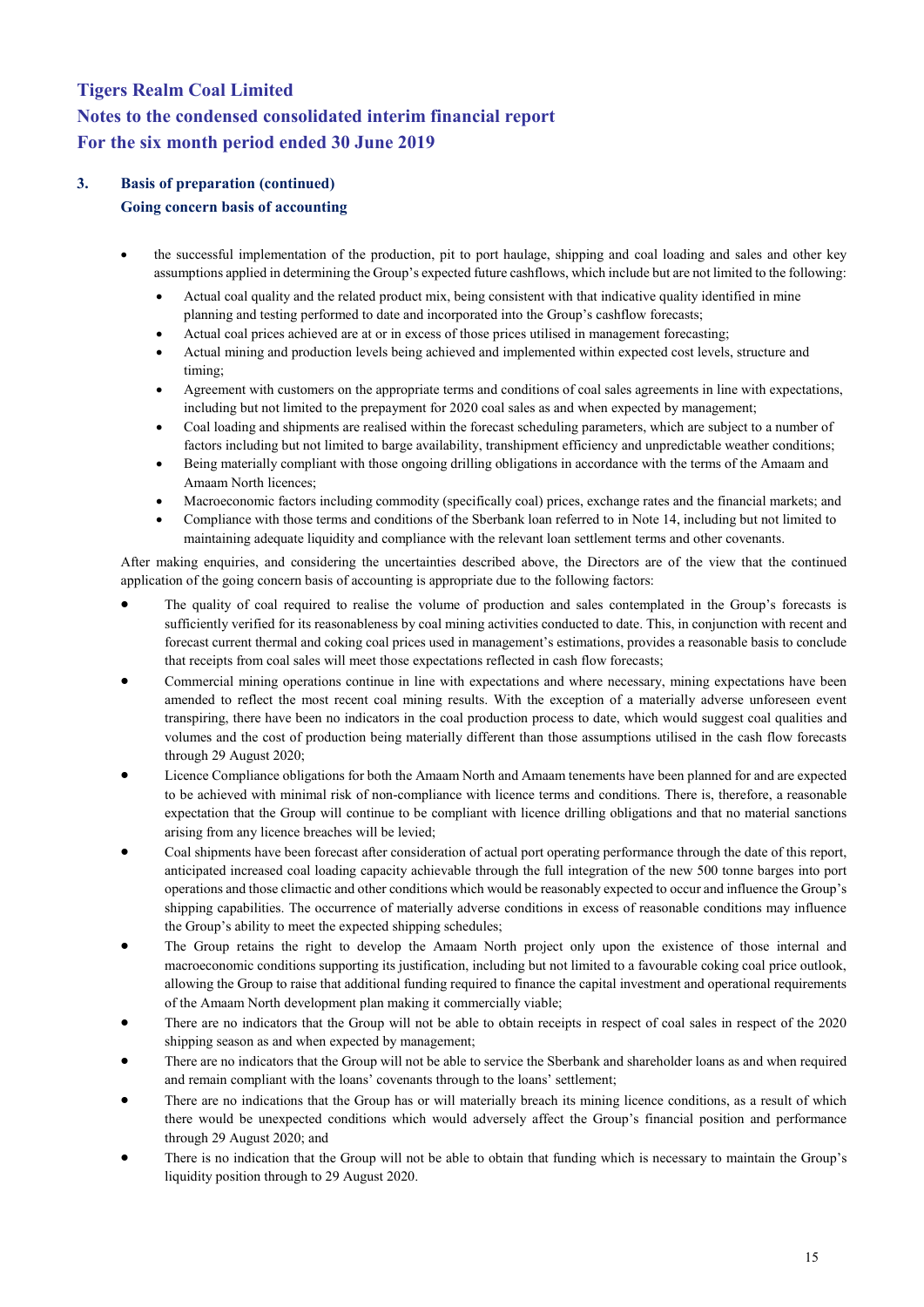## **3. Basis of preparation (continued) Going concern basis of accounting**

Accordingly, the Directors have determined that it is appropriate for the Group to continue to adopt the going concern basis in preparing this financial report. However, in the event that the Group is unable to achieve successful outcomes in relation to the matters described above, material uncertainty would exist that may cast significant doubt as to the ability of the Group to continue as a going concern and, therefore, whether it will realise its assets and extinguish its liabilities in the normal course of business. The condensed consolidated interim financial report does not include adjustments relating to the carrying value and classification of assets and the amount and classification of liabilities that may be required if the Group does not continue as a going concern.

## **4. Significant accounting policies**

The accounting policies applied by the Group in this condensed consolidated interim financial report are consistent with those applied by the Group in its consolidated annual financial report as at and for the year ended 31 December 2018, except for the adoption of the new standards and interpretations as of 1 January 2019, noted below.

The Group has adopted all the following new and revised Standards and Interpretations issued by the Australian Accounting Standards Board (the AASB) that are relevant to its operations and effective for an accounting period that begins on or after 1 January 2019:

## AASB 16 Leases

AASB 2017-4 Amendments to Australian Accounting Standards – Uncertainty over Income Tax Treatments

AASB 17 Insurance Contacts

AASB 2017-6 Amendments to Australian Accounting Standards – Prepayment Features with Negative Compensation

AASB 2017-7 Amendments to Australian Accounting Standards – Long-term Interests in Associates and Joint Ventures

AASB 2018-1 Amendments to Australian Accounting Standards – Annual Improvements 2015–2017 Cycle

## *AASB 16 Leases*

On 1 January 2019, the Group recognised right of use assets and a related lease liability in respect of the agreement with Rosmorport executed in March 2018, in accordance with which the Group leases three general cargo piers, a coal pier and a breakwater pier for 49 years from the date of signing. The cost of the right of use asset and commensurately the lease liability upon initial recognition was RUB 23.593 million (A\$0.431 million). The value of the lease liability at 30 June 2019 is RUB 23.591 million (A\$0.531 million).

The application of other amendments has had no impact on the Group's consolidated financial report.

The Group has not early adopted any standard, interpretation or amendment that has been issued but is not yet effective.

## **5. Use of estimates and judgements**

In preparing the condensed consolidated interim financial report, the significant judgements made by management in applying the Group's accounting policies and the key sources of estimation uncertainty were the same as those applied to the consolidated financial report as and for the year ended 31 December 2018.

## **6. Financial risk management framework**

The Group's financial risk management objectives and policies are consistent with those disclosed in the consolidated financial report as at and for the year ended 31 December 2018.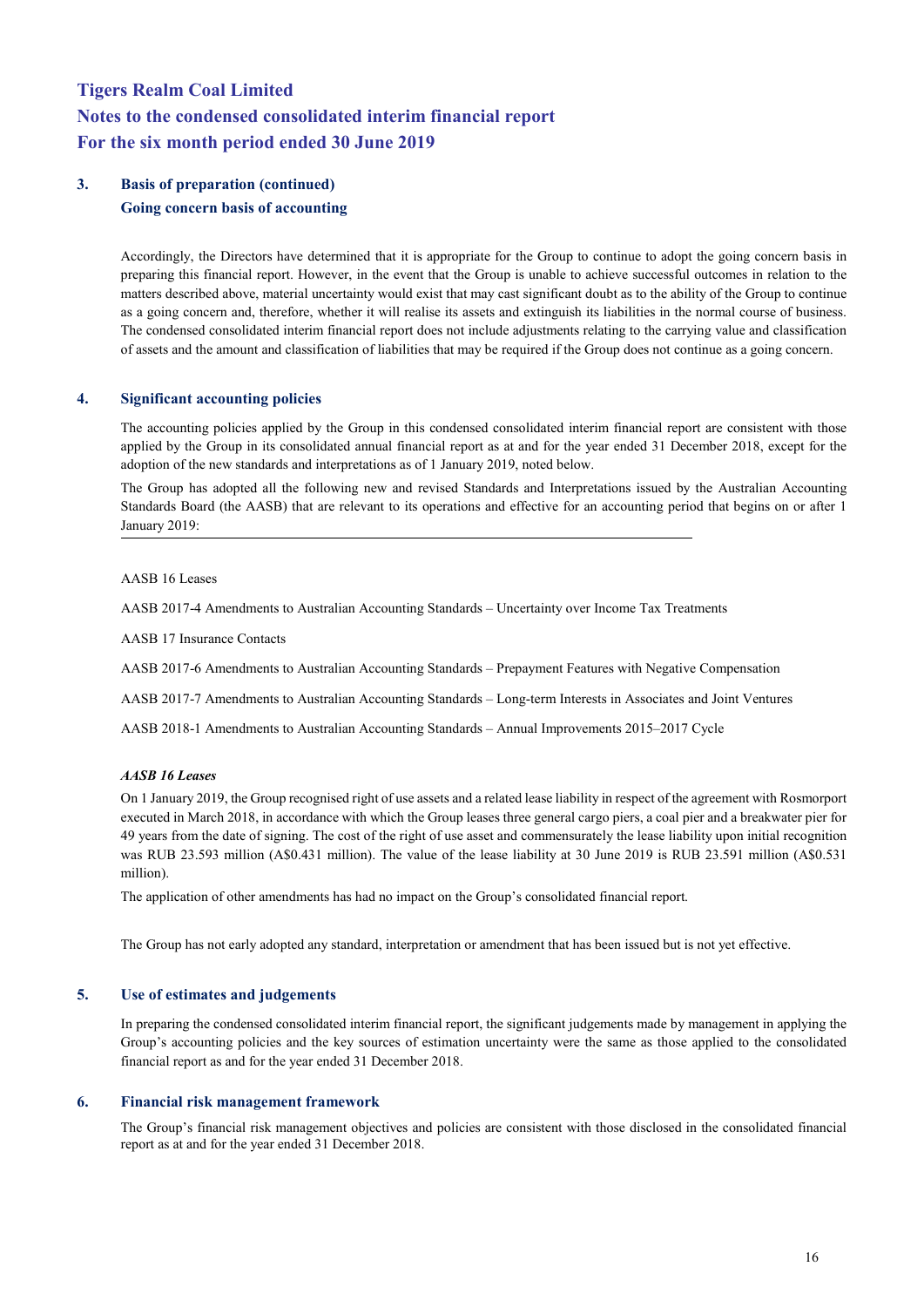## **7. Segment reporting**

The Group has two reportable segments, as described below, which are the Group's main mineral mining and exploration projects. The Group has identified these segments based on the internal reports used and reviewed by the Group's Chief Executive Officer (the chief operating decision maker), in assessing performance and determining the allocation of resources.

The accounting policies used by the Group in reporting segments internally are the same as the Group accounting policies. In the six months ended 30 June 2019, the activities of the Group are managed in two reportable operating segments outlined below, consistent with how they were managed in the 2018 financial year:

| <b>Amaam North Project</b> | The Amaam North Project is located in the Bering Basin in the Chukotka province,<br>Russia and consists of the Amaam North tenement. The Project also includes<br>infrastructure assets associated with the Beringovsky Port and Coal Terminal. |
|----------------------------|-------------------------------------------------------------------------------------------------------------------------------------------------------------------------------------------------------------------------------------------------|
| <b>Amaam Project</b>       | The Amaam Project is located in the Bering Basin in the Chukotka province,<br>Russia and consists of the Amaam tenement.                                                                                                                        |
| <b>Other</b>               | Consists of corporate and office expenses primarily incurred at the Group's<br>Moscow and Melbourne offices. This is not a reportable segment.                                                                                                  |

Management monitors the expenditure outlays of each segment for the purpose of cost control and making decisions about resource allocation. The Group's administration and financing functions are managed on a group basis and are included in "Other", which is not a reportable segment.

|                                        | <b>Amaam North</b> | Amaam   | <b>Segments</b> |                          |              |
|----------------------------------------|--------------------|---------|-----------------|--------------------------|--------------|
|                                        | Project            | Project |                 | Other                    | <b>Total</b> |
| 30 June 2019                           | A\$'000            | A\$'000 | A\$'000         | A\$'000                  | A\$'000      |
| Revenues from the shipment and sale    |                    |         |                 |                          |              |
| of coal                                | 2,935              |         | 2,935           |                          | 2,935        |
| Interest and other income              | 26                 |         | 26              | $\overline{\phantom{0}}$ | 26           |
| Mining and related costs of coal sold  | (2, 457)           | -       | (2, 457)        | -                        | (2, 457)     |
| Transhipment and other port costs      | (2, 472)           |         | (2, 472)        | $\overline{\phantom{0}}$ | (2, 472)     |
| Change in provision for current assets | (2,404)            |         | (2, 404)        | -                        | (2, 404)     |
| Depreciation                           | (25)               |         | (25)            | $\overline{\phantom{0}}$ | (25)         |
| Exploration and evaluation costs       | (37)               | (113)   | (150)           | $\overline{\phantom{0}}$ | (150)        |
| Royalty expense                        | (1,516)            |         | (1,516)         |                          | (1,516)      |
| Other segment expense                  | (3,792)            | (43)    | (3,835)         | (571)                    | (4, 406)     |
| Finance costs                          | (1,340)            |         | (1,340)         | -                        | (1,340)      |
| Net foreign exchange gain / (loss)     | (130)              |         | (130)           | -                        | (130)        |
| Segment result                         | (11,212)           | (156)   | (11,368)        | (571)                    | (11,939)     |
| <b>Segment assets</b>                  | 78,364             | 52      | 78,416          | 713                      | 79,129       |
| <b>Segment liabilities</b>             | (64, 488)          | (178)   | (64, 666)       | (401)                    | (65,067)     |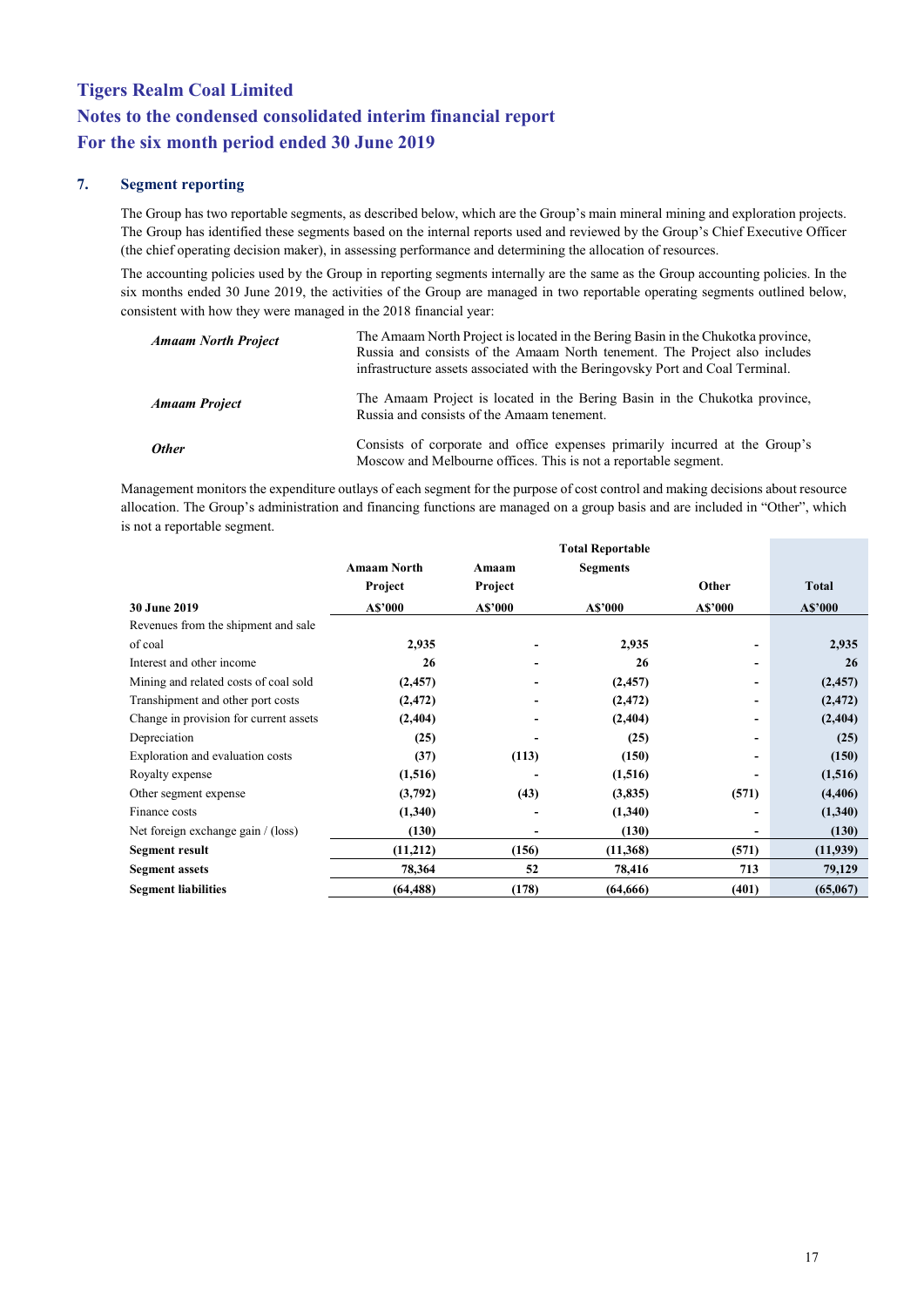## **7. Segment reporting**

|                                        | <b>Amaam North</b><br>Project<br>A\$'000 | Amaam<br>Project<br>A\$'000 | <b>Total Reportable</b><br><b>Segments</b><br>A\$'000 | Other<br>A\$'000         | <b>Total</b><br>A\$'000 |
|----------------------------------------|------------------------------------------|-----------------------------|-------------------------------------------------------|--------------------------|-------------------------|
| <b>30 June 2018</b>                    |                                          |                             |                                                       |                          |                         |
| Revenues from the shipment and sale    |                                          |                             |                                                       |                          |                         |
| of coal                                |                                          | $\blacksquare$              | $\overline{\phantom{0}}$                              | ۰                        |                         |
| Interest and other income              | 95                                       |                             | 95                                                    |                          | 95                      |
| Cost of coal sold                      |                                          |                             |                                                       |                          |                         |
| Transhipment and other port costs      | (438)                                    |                             | (438)                                                 |                          | (438)                   |
| Change in provision for current assets | (92)                                     |                             | (92)                                                  |                          | (92)                    |
| Depreciation                           | (162)                                    |                             | (162)                                                 | $\overline{\phantom{a}}$ | (162)                   |
| Exploration and evaluation costs       | (6)                                      | (268)                       | (274)                                                 |                          | (274)                   |
| Royalty expense                        | (531)                                    |                             | (531)                                                 |                          | (531)                   |
| Other segment expense                  | (1,716)                                  | (49)                        | (1,765)                                               | (578)                    | (2, 343)                |
| Finance costs                          | (721)                                    |                             | (721)                                                 |                          | (721)                   |
| Net foreign exchange gain / (loss)     | 119                                      | ٠                           | 119                                                   | 35                       | 154                     |
| Segment result                         | (3, 452)                                 | (317)                       | (3,769)                                               | (543)                    | (4,312)                 |
| Segment assets                         | 34,104                                   | 26                          | 34,130                                                | 2,225                    | 36,355                  |
| Segment liabilities                    | (27, 634)                                | (134)                       | (27,768)                                              | (335)                    | (28, 103)               |

## **8. Administrative and other operating expenses**

|                                              | For six months ended |          |
|----------------------------------------------|----------------------|----------|
|                                              | 30 June              |          |
|                                              | 2019                 | 2018     |
|                                              | A\$'000              | A\$'000  |
| Wages and salaries, including superannuation | (1, 925)             | (1,092)  |
| Port operations                              | (482)                | (89)     |
| Travel                                       | (277)                | (89)     |
| Contractors and consultants                  | (231)                | (394)    |
| Legal & compliance                           | (223)                | (146)    |
| Bank charges                                 | (136)                | (33)     |
| Rent                                         | (133)                | (68)     |
| Accounting and audit                         | (51)                 | (7)      |
| Insurance                                    | (49)                 | (43)     |
| IT and communications                        | (49)                 | (25)     |
| Depreciation                                 | (25)                 | (162)    |
| Other                                        | (243)                | (285)    |
| <b>Total</b>                                 | (3,824)              | (2, 433) |

**Contract Contract**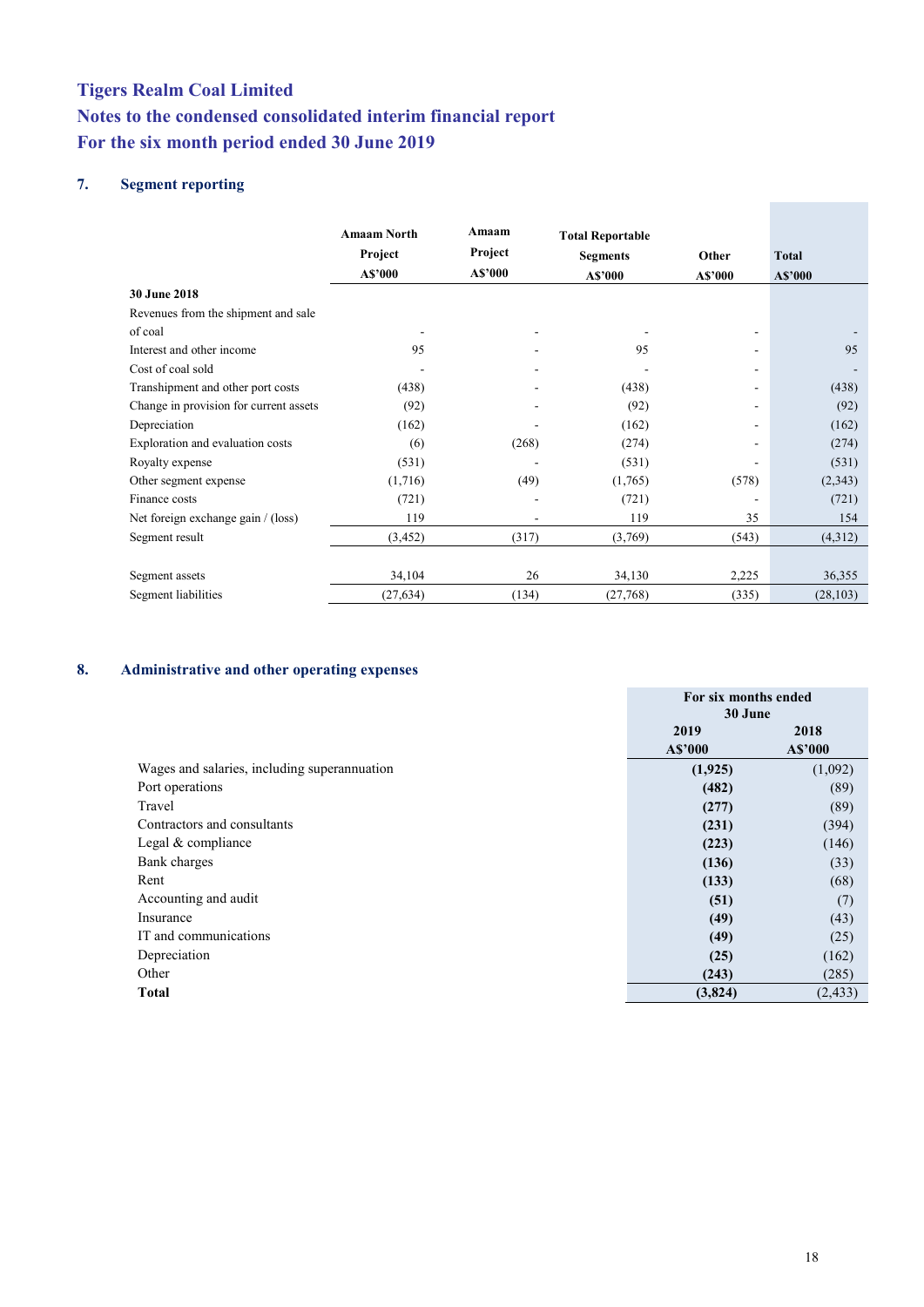## **9. Carrying value of non-current assets**

As at 30 June 2019, management performed an assessment of the carrying value of non-current assets in order to determine whether there is any indication that non-current assets may be impaired, or an impairment loss recognised in prior periods may no longer exist or may have decreased.

## *Amaam North Project Cash Generating Unit ("CGU")*

During the period ended 30 June 2019, with the operational development of Phase One of Project F, the carrying value of noncurrent assets of Amaam North Project CGU, net of accumulated depreciation, increased by A\$17.943 million to A\$37.466 million (A\$19.523 million at 31 December 2018).

As at 30 June 2019, the Group concluded that due to:

- continued successful realisation of Phase One of the Project F Feasibility Study Update's principles during the six months to 30 June 2019;
- the profits generated from the coal sales realised during 2018 and expected during 2019; and
- the absence of significant adverse changes in mid and long-term coal price forecasts,

there is no necessity to recognise further [impairment losse](javascript:;)s for the Amaam North Project CGU and accordingly the non-current assets are measured at their carrying value.

Management also believe that at this early stage of Amaam North's development, until both production and sales levels and related financial performance assumptions currently included in deriving the Amaam North CGU's positive recoverable amount, are verified by sufficient observable indications of the ability to achieve these assumptions on an ongoing basis, there is no necessity for the reversal of impairment losses recognised in prior periods.

## *Amaam Project CGU*

During the period ended 30 June 2019, there were minimal activities undertaken at the Amaam Project CGU, there being no additions to the carrying value of non-current assets, their carrying value remaining at A\$ Nil (as at 31 December 2018 A\$ Nil). As the development of the Amaam Project is not expected in the foreseeable future, as at 30 June 2019, the Group concluded that there are no indications that asset write-downs recognised in prior periods for Amaam Project CGU require reversal.

## **10. (Loss) per share**

|                                    | For the six months ended<br>30 June |          |
|------------------------------------|-------------------------------------|----------|
|                                    | 2019                                | 2018     |
|                                    | in cents                            | in cents |
|                                    |                                     |          |
| (Loss) per share                   |                                     |          |
| Basic (loss) per share $-$ cents   | (0.66)                              | (0.24)   |
| Diluted (loss) per share $-$ cents | (0.66)                              | (0.24)   |

## *Basic and diluted (loss) per share*

The calculation of basic and diluted (loss) per share (EPS) at 30 June 2019 was based on the loss attributable to ordinary equity holders of the Company of A\$11.907 million (six months to 30 June 2018: loss of A\$4.247 million) and a weighted average number of ordinary shares outstanding during the period ended 30 June 2019 of 1,791,669,870 (six months to 30 June 2018: 1,791,669,870). The Company had 31,669,000 options over ordinary shares outstanding as at 30 June 2019 (30 June 2018: 44,169,000), which have been excluded from the calculation of diluted earnings per share because they are anti-dilutive for the reporting period.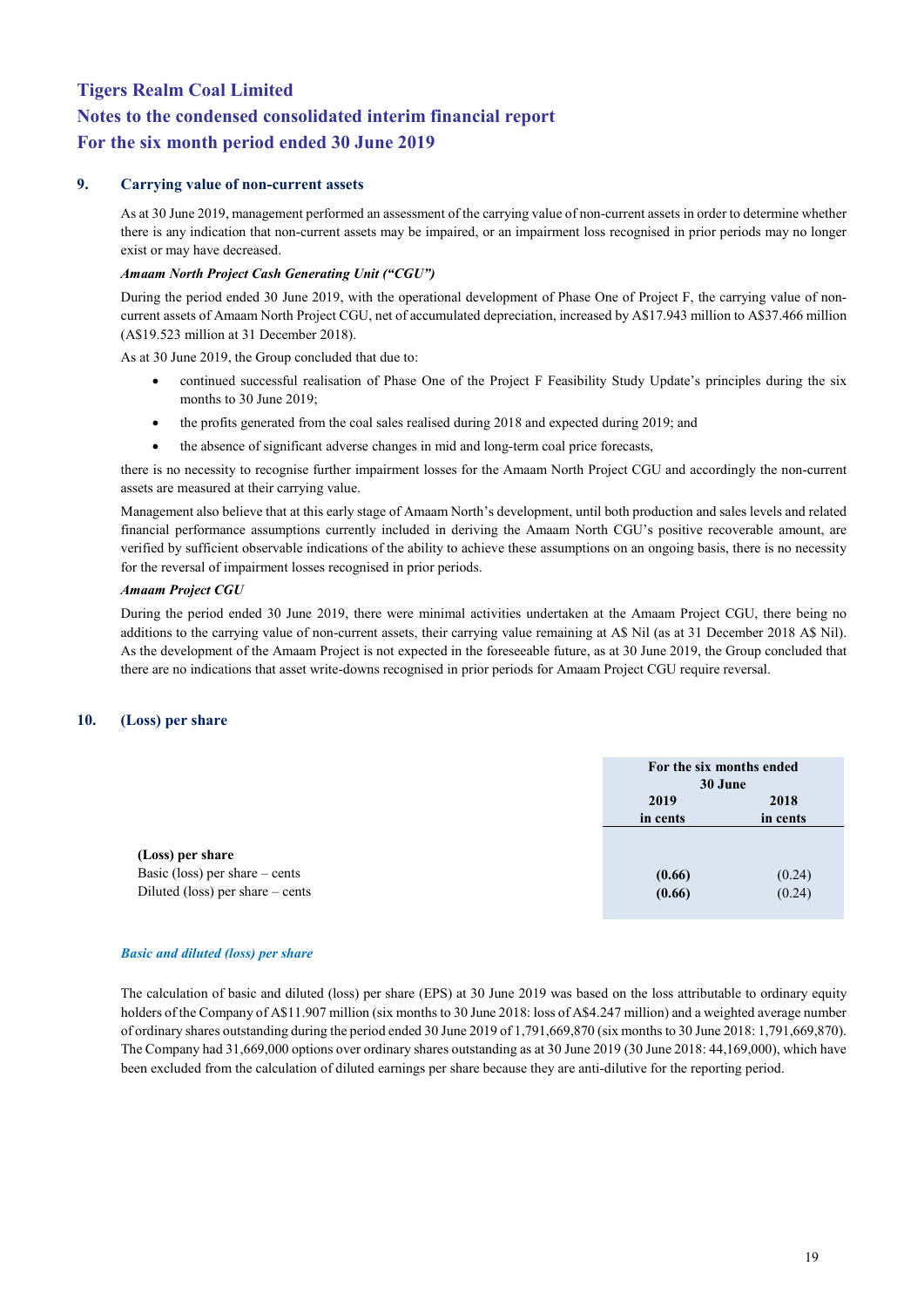## **11. Investment in restricted financial instruments**

|                            | 30 June | 31 December |
|----------------------------|---------|-------------|
|                            | 2019    | 2018        |
|                            | A\$'000 | A\$'000     |
|                            |         |             |
| Alfa Bank promissory notes | 1,034   | 935         |
|                            | 1,034   | 935         |

On 26 December 2018, the Company acquired six promissory notes issued by Alfa Bank, a leading Russian commercial bank, with a nominal value of RUB 7,650,000 (A\$0.172 million) each as a condition precedent to the completion of the Sberbank loan. These promissory notes are at call after their maturity on 30 January 2019 and accrue interest at the rate of 6.45% per annum. The promissory notes' fair value approximates their nominal value and accordingly are measured at their fair value. The promissory notes are pledged as collateral to the Sberbank loan and are therefore effectively not redeemable until such time as all amounts due to Sberbank have been settled. For further details of the Sberbank loan, refer to Note 14.

## **12. Inventories**

|                                                                                                                                                                | 30 June<br>2019<br>A\$'000 | 31 December<br>2018<br>A\$'000 |
|----------------------------------------------------------------------------------------------------------------------------------------------------------------|----------------------------|--------------------------------|
| Coal inventories, net of provisions of A\$3.364 million for recognition of<br>inventories at the lower of cost and their net realisable value (At 31           |                            |                                |
| December 2018: A\$0.830 million)                                                                                                                               | 18,553                     | 8,801                          |
| Fuel, net of provisions of A\$ 0.006 million (At 31 December 2018<br>$A\$ {0.032} million)<br>Other consumables, net of provisions of A\$0.376 million (At 31) | 2,618                      | 4,985                          |
| December 2018 A\$0.266 million)                                                                                                                                | 7,618                      | 3,445                          |
|                                                                                                                                                                | 28,789                     | 17,231                         |
|                                                                                                                                                                |                            |                                |
|                                                                                                                                                                |                            |                                |
| Current                                                                                                                                                        | 26,998                     | 15,772                         |
| Non-current                                                                                                                                                    | 1,791                      | 1,459                          |
|                                                                                                                                                                | 28,789                     | 17,231                         |

Management performs a regular review of the recoverability of all inventories to ensure that the inventories on hand, including coal stocks, are not carried in excess of amounts expected to be realised from their sale or use. Accordingly, A\$3.364 million in provisions for the recoverability of coal stocks was recognised at 30 June 2019, of which A\$0.953 million was in respect of 78kt of coal stockpiled at the Company's interim coal stockpile, requiring further processing prior to commercial realisation (included in non-current inventories), and A\$2.411 million in respect of thermal coal for which the estimated net realisable value is below its cost.

Coal with a carrying value of A\$1.829 million (no provision in respect of which has been recognised) had been loaded to the vessel but not shipped as of 30 June 2019.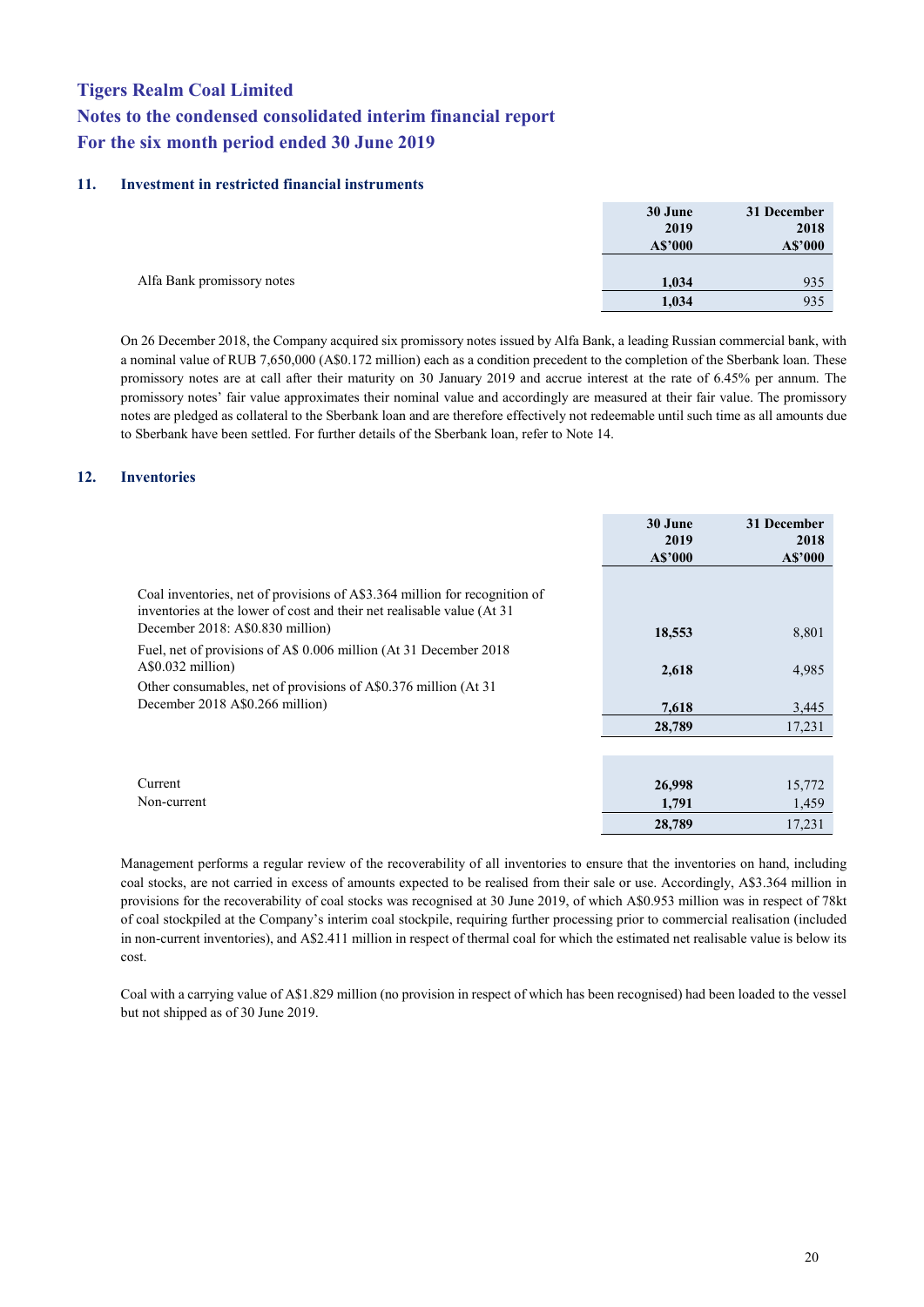## **13. Property, plant and equipment**

As at 30 June 2019, the carrying value of property, plant and equipment is A\$37.466 million, primarily comprised of assets under construction of A\$13.475 million, mine infrastructure of A\$4.455 million, port infrastructure assets of A\$0.513 million and plant and equipment of A\$17.415 million, land and buildings A\$1.539 million and furniture and fittings A\$0.069 million (31 December 2018: the carrying value of property, plant and equipment was A\$19.523 million, primarily comprised of assets under construction of A\$3.512 million, mine infrastructure of A\$4.609 million and plant and equipment of A\$9.870 million, land and buildings A\$1.493 million and furniture and fittings A\$0.039 million).

During the six months to 30 June 2019, the Group had additions of A\$18.353 million, of which the most significant additions were in respect of: A\$4.668 million for 3 Komatsu dump trucks for use in the mine pit primarily for waste removal, A\$3.177 million on the construction of two 500 tonne barges, A\$2.882 million on the acquisition of a further two 500 tonne barges, A\$1.495 million for a Komatsu bulldozer, A\$1.310 million for a Liebherr telescopic crane, A\$0.383 million as an advance for a coal stacker for the port, A\$0.720 for two Liebherr front end loaders, A\$1.355 million for six Scania coal haulage trucks, A\$0.797 million for a Komatsu grader and A\$0.481 million on the recognition of right of use leased port assets.

During the six months ended 30 June 2019, three Scania haulage trucks with a carrying value of RUB 21.244 million (A\$0.460 million) were impaired due to their present condition.

In accordance with the terms of the Sberbank working capital facility, a pledge over property plant and equipment with a carrying value at 30 June 2019 of A\$2.522 million (A\$2.700 million at 31 December 2018) was executed on 28 February 2019. Refer to Note 14 for details of the Sberbank working capital facility.

## **14. Loans payable**

|                                                 | 30 June<br>2019<br>A\$'000 | 31 December<br>2018<br>A\$'000    |
|-------------------------------------------------|----------------------------|-----------------------------------|
| Bank loans payable<br>Shareholder loans payable | 20,282<br>7,122            | 1,516<br>$\overline{\phantom{0}}$ |
|                                                 | 27,404                     | 1,516                             |

|                                          | 30 June<br>2019<br>A\$'000 | 31 December<br>2018<br>A\$'000 |
|------------------------------------------|----------------------------|--------------------------------|
|                                          |                            |                                |
| Opening balance of loans                 | 1,516                      | 1,357                          |
| Borrowings during the year               | 23,797                     | 13,421                         |
| Repayment of borrowings                  |                            | (12,640)                       |
| Net effect of movement in exchange rates | 2,091                      | (622)                          |
| Total loans at end of the year           | 27,404                     | 1,516                          |

On 28 December 2018, the Group entered into a non-revolving credit line to be settled by no later than 27 December 2019, in accordance with which it may borrow up to RUB 900 million (A\$18.336 million). As of 30 June 2019, RUB 900million (A\$20.282 million) has been drawn down (31 December 2018: RUB 74.393 million (A\$1.516 million)). The interest on outstanding balances accrues at between 10.2% and 11.2% per annum and a fee for unused facilities accrues at 0.5% per annum.

The loan was secured by a pledge over moveable tangible assets with a carrying value as at 30 June 2019 of A\$2.522 million (A\$2.700 million at 31 December 2018) on 28 February 2019. The outstanding balance is also secured by cross guarantees provided by the Company's Russian subsidiaries and the subordination of intragroup loans.

An arrangement fee of RUB 5.4 million was paid to activate the loan and is amortised over the period during which the loan is available for drawdown, through 30 September 2019.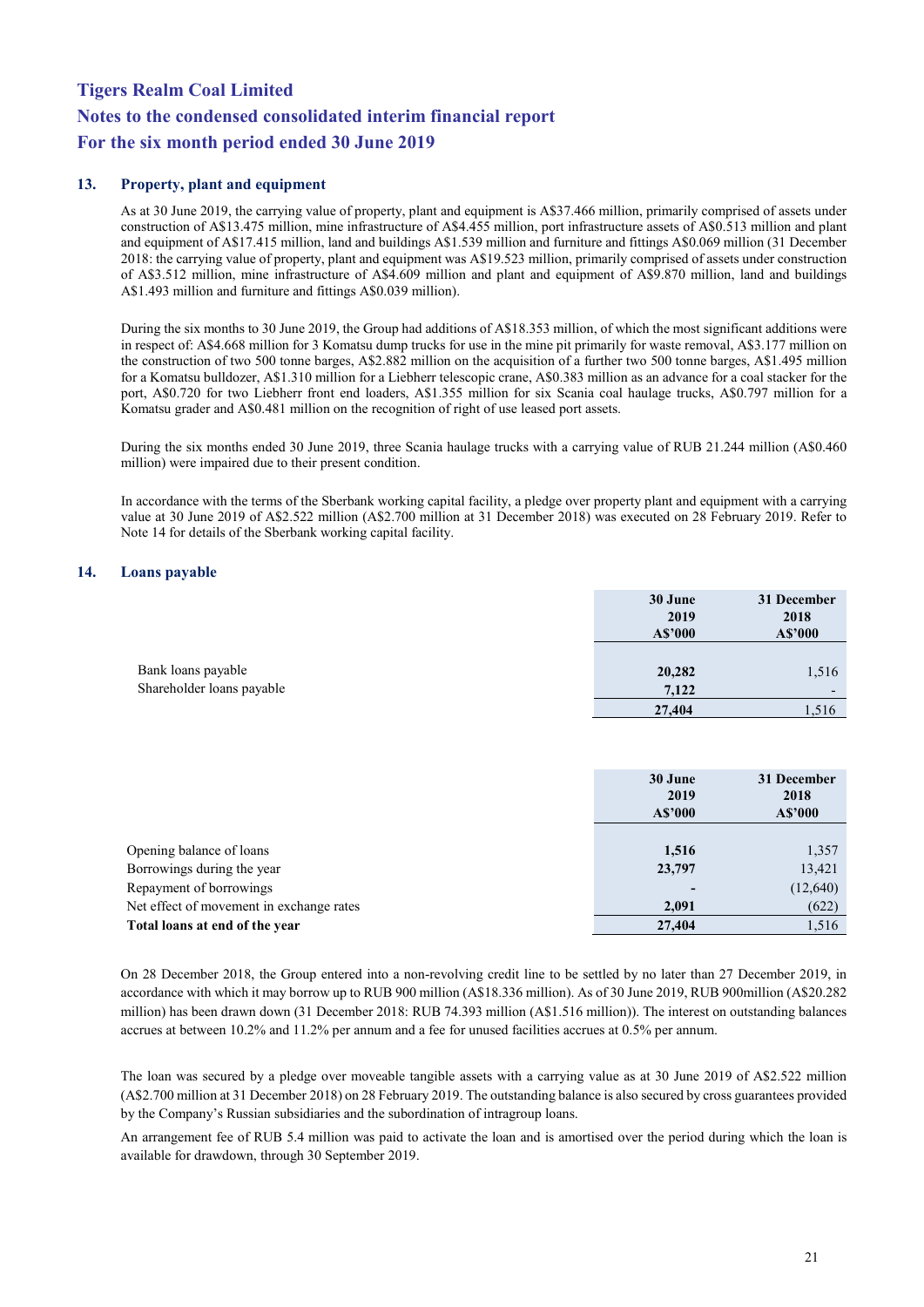## **14. Loans payable (continued)**

As an integral component of the agreement, the Group is required to guarantee interest payments under the loan by acquiring a promissory note which is also pledged as collateral to the bank. The Group acquired Alfa Bank promissory notes to the value of RUB 45.9 million (A\$1.034 million) to this end, the details of which are disclosed in Note 11.

The loan has a number of covenants which are generally expected in such transactions, which the Group is required to comply with until the settlement of all outstanding amounts.

In June 2019, the Company executed term sheets with its two largest shareholders, Baring Vostok Holdings Limited, through its affiliated entity Baring Vostok Mining Investments Limited and Mr Bruce Gray, in accordance with which each shareholder made available to the Group unsecured non-revolving loan facilities up to US\$2.5 million, up to US\$5.0 million in total, each with a oneyear tenor and incurring interest at 12% p.a. The facilities in the amount of A\$ 7.122 million (US\$5.0 million) were fully drawn down as of 30 June 2019.

## **15. Lease Liability**

|                                                        | 30 June | 31 December |
|--------------------------------------------------------|---------|-------------|
|                                                        | 2019    | 2018        |
| <b>Lease liabilities</b>                               | A\$'000 | A\$'000     |
| Lease expenditure contracted and provided for:         |         |             |
| Payable not later than one year                        | 8,717   | 2,727       |
| Payable later than one year, not later than five years | 11,669  | 3,204       |
| Payable later than five years                          | 3,499   |             |
|                                                        | 23,885  | 5,931       |
| Future finance charges                                 | (7,092) | (1,182)     |
| Total lease liabilities                                | 16,793  | 4,749       |
| Current                                                | 6,488   | 2,223       |
| Non-current                                            | 10,305  | 2,526       |
|                                                        | 16,793  | 4,749       |
|                                                        | 30 June | 31 December |
|                                                        | 2019    | 2018        |
|                                                        | A\$'000 | A\$'000     |
|                                                        |         |             |
| Opening balance of lease liability                     | 4,749   | 2,496       |
| New lease agreements entered during the year           | 13,807  | 4,530       |
| Lease payments                                         | (2,848) | (2,096)     |
| Net effect of movement in exchange rates               | 1,085   | (181)       |
| Total lease liability recognised at end of year        | 16,793  | 4,749       |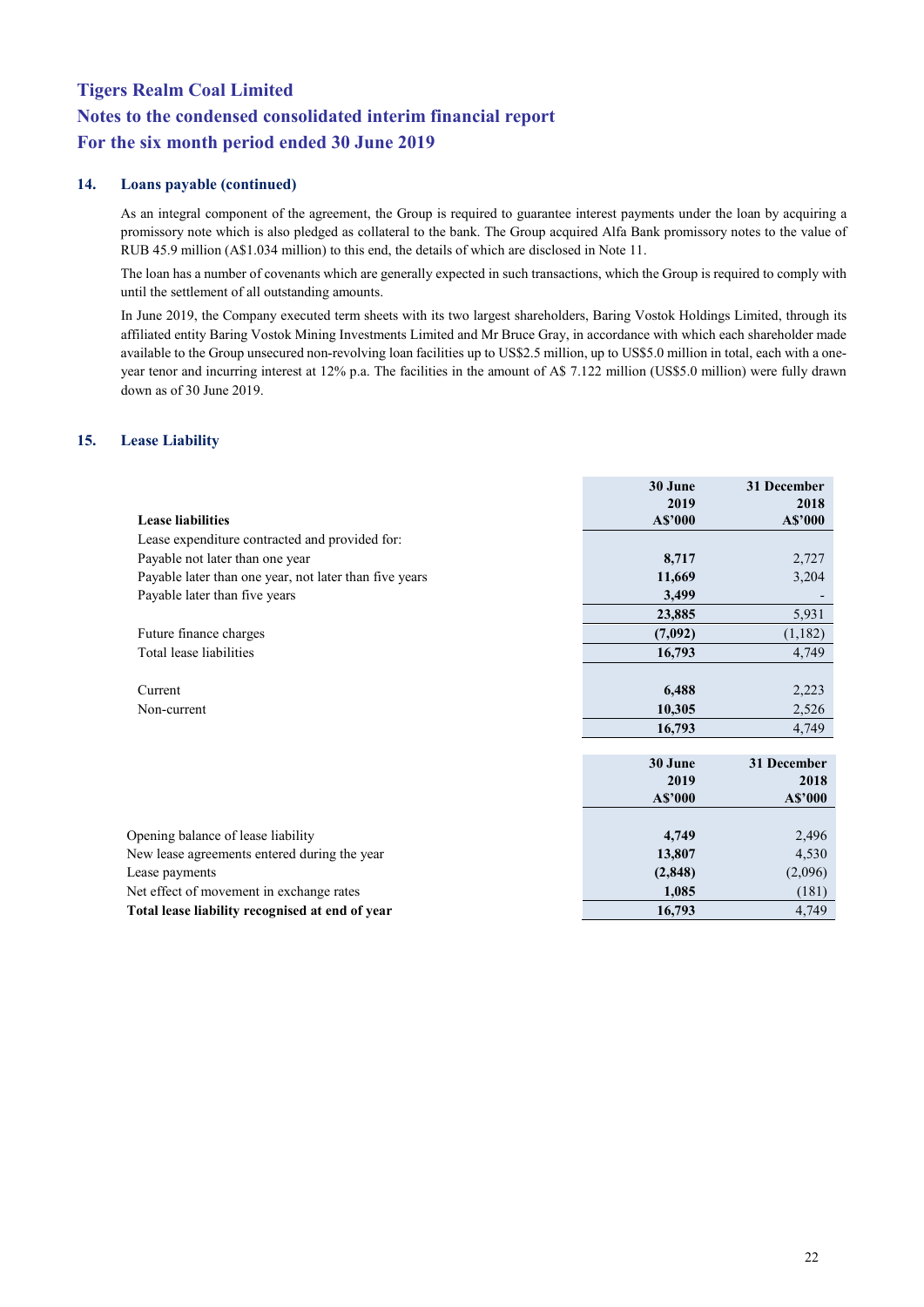## **15. Lease Liability (continued)**

|                                                      | Currency   | <b>Effective</b><br>interest rate | Year of<br>maturity | Value at<br>inception (in<br>thousands) | Carrying<br>amount (in<br>thousands) |
|------------------------------------------------------|------------|-----------------------------------|---------------------|-----------------------------------------|--------------------------------------|
| Vendor finance lease liabilities                     | <b>RUB</b> | 15.9-22.65%                       | 2020-2023           | RUB 404,254                             | RUB 260,066                          |
| Vendor finance lease liabilities                     | USD        | 8.24-8.32%                        | 2020                | <b>USD 2.000</b>                        | <b>USD 1,491</b>                     |
| Banking institution finance lease<br>liabilities     | <b>RUB</b> | 13.22-14.36%                      | 2023                | RUB 316,242                             | RUB 267,909                          |
| Financing<br>Russian<br>Company<br>lease liabilities | <b>RUB</b> | 19.36-21.55%                      | 2021                | RUB 140,837                             | <b>RUB 99,806</b>                    |
| Other lease liabilities                              | <b>RUB</b> | $15.2\%$                          | 2067                | RUB 23,593                              | RUB 23,591                           |

*The terms and conditions of the finance leases at 30 June 2019 are as follows:*

#### *The terms and conditions of the finance leases at 31 December 2018 were as follows:*

|                                                      | Currency   | <b>Effective</b><br>interest rate | <b>Year of</b><br>maturity | Value at<br>inception (in<br>thousands) | Carrying<br>amount (in<br>thousands) |
|------------------------------------------------------|------------|-----------------------------------|----------------------------|-----------------------------------------|--------------------------------------|
| Vendor finance lease liabilities                     | <b>RUB</b> | 13.10-20.24%                      | 2020-2022                  | RUB 255,563                             | RUB 133,766                          |
| Financing<br>Russian<br>Company<br>lease liabilities | <b>RUB</b> | 19.36-21.55%                      | 2021                       | RUB 140,837                             | RUB 99,541                           |

## *Vendor finance leasing in 2019*

During the six months ended 30 June 2019, the Group executed a number of finance lease arrangements with equipment vendors for the acquisition of six haulage trucks, a crane and two front end loaders. The cost of the property, plant & equipment was RUB 151,509 million (A\$3.414 million). The value of the finance leases, after advance payments of RUB 10.585 million (A\$0.239 million), was RUB 138.106 million (A\$3.112 million) upon inception and RUB 137.495 million (A\$3.098 million) at 30 June 2019.

During the six months ended 30 June 2019, the Group executed two agreements, in accordance with which two 500 tonne barges were leased from the vendor, LLC Shakhtersk Coal Seaport. The cost of the two barges was US\$2 million (A\$2.879 million). The value of the lease liability, after advance payments of US\$0.500 million (A\$0.720 million), was US\$1.500 million (A\$2.129 million) upon inception and US\$1.491 million (A\$2.126 million) at 30 June 2019.

## *Banking institution finance leasing in 2019*

During the six months ended 30 June 2019, the Group executed a number of finance lease arrangements with banks for the acquisition of three heavy dump trucks for pit usage, a bulldozer, road grader, roller and tractor. The cost of the property, plant & equipment was RUB 320.073 million (A\$7.213 million). The value of the finance leases, after advance payments of RUB 39.065 million (A\$0.880 million), was RUB 277.177 million (A\$6.246 million) upon inception and RUB 267.909 million (A\$6.037 million) at 30 June 2019.

## *Other lease liabilities recognised in 2019*

On 1 January 2019, following the adoption of AASB 16 Leases, the Group recognised right of use asset and a related lease liability in respect of the agreement with Rosmorport executed in March 2018, in accordance with which the Group leases three general cargo piers, a coal pier and a breakwater pier for 49 years from the date of signing. The cost of the right of use asset and commensurately the lease liability upon initial recognition was RUB 23.593 million (A\$0.481 million). The value of the lease liability at 30 June 2019 was RUB 23.591 million (A\$0.531 million).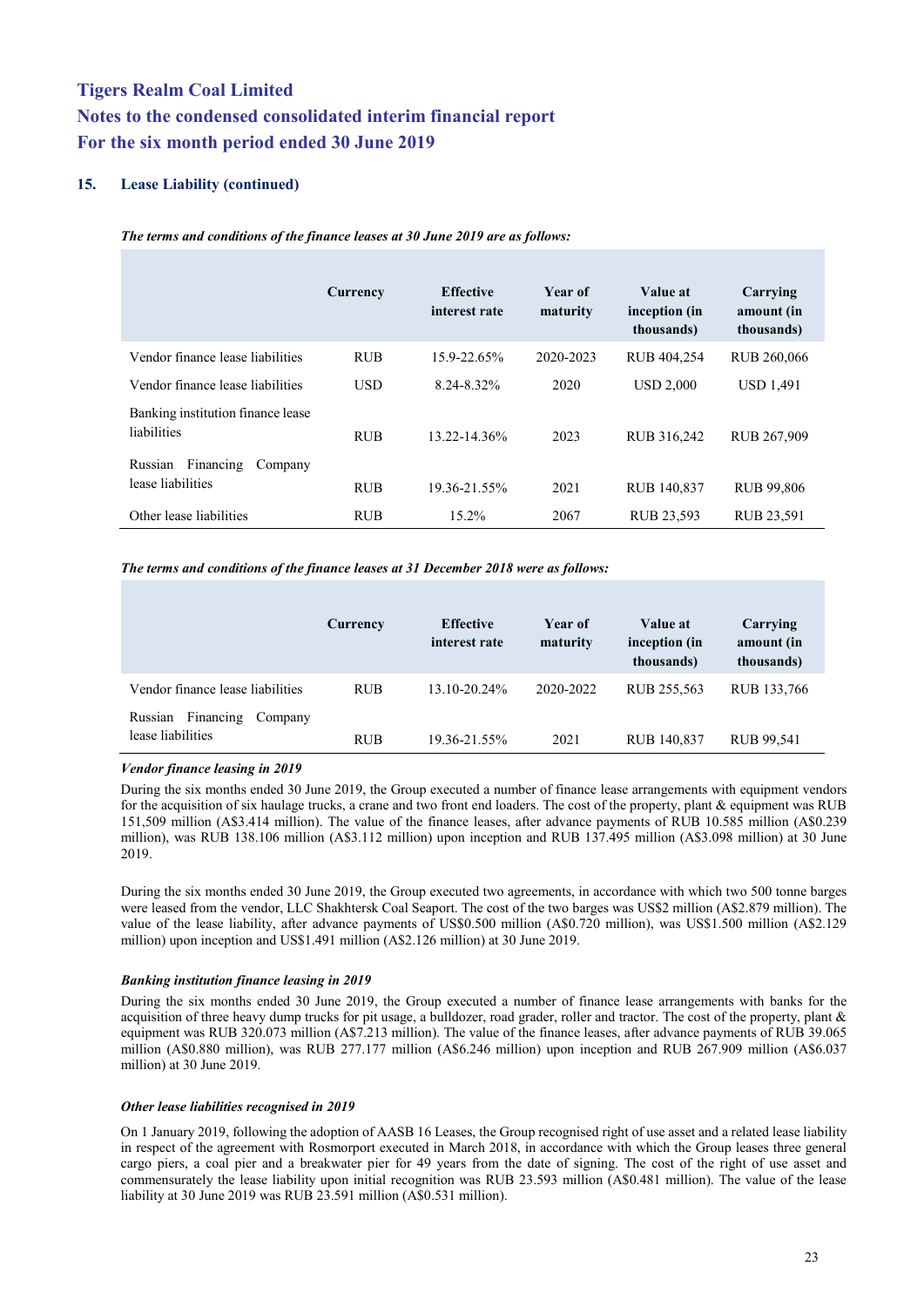## **15. Lease Liability (continued)**

## *Vendor finance leasing in 2018*

During the six months ended 30 June 2019, the Group executed a number of finance lease agreements with equipment vendors for the acquisition of two haulage trucks, an excavator and a bulldozer. The cost of the property, plant and equipment was RUB 51.950 million (A\$1.115 million). The value of the finance lease, after advance payments of RUB 3.684 million (A\$0.079 million), was RUB 46.553 million (A\$1.004 million) upon inception and RUB 47.075 million (A\$1.014 million) at 30 June 2018.

## **16. Royalty Agreement Liability**

|                                          | 30 June | 31 December |
|------------------------------------------|---------|-------------|
|                                          | 2019    | 2018        |
|                                          | A\$'000 | A\$'000     |
| Royalty agreement liability at 1 January | 8,240   | 5,378       |
| Royalty expense                          | 1,516   | 2,384       |
| Payments made during the period          | (618)   | (85)        |
| Effect of movement in exchange rates     | 53      | 563         |
| Royalty agreement liability at 30 June   | 9,191   | 8,240       |
|                                          |         |             |
| Current                                  | 945     | 638         |
| Non-current                              | 8,246   | 7,602       |
|                                          | 9,191   | 8,240       |

The Group entered into a number of royalty agreements as part of obtaining interests in the Amaam North and Amaam Projects.

These royalty agreements are dependent upon the performance of a number of conditions precedent, the realisation of which may result in royalty payments of up to 3% and 5% of the FOB coal sales revenues generated by the Amaam North and Amaam projects, respectively. Total royalty payments in relation to the Amaam North Project is capped to US\$25 million.

## *Amaam North Royalty Liability*

Following the raising of funds and commencement of Amaam North Project F Phase One, the Group concluded it is probable that an outflow of resources embodying economic benefits will be required to settle royalty obligations and accordingly a provision was required for the obligations under existing royalty agreements.

While the amount of provision recognised represents the best estimate of the expenditure required to settle the obligations under existing royalty agreements, this estimate is based on estimates of possible outcomes and financial effect, which were determined by the application of management's judgement on a number of key assumptions used in determining the amount of provision, including:

- the discount rate used:
- the probability of revenue cash flows from successful implementation of Project F Phase One and commencement of Phase Two;
- the likelihood of achieving forecast coal sales prices; and
- the forecast for Australian Dollar to US Dollar exchange rate.

## *Amaam Royalty Liability*

No liability was recognised at 30 June 2019 (31 December 2018: Nil) in relation to Amaam Project royalty arrangements due to the impact of coal price forecasts on the ability to realise the project on a commercially viable basis.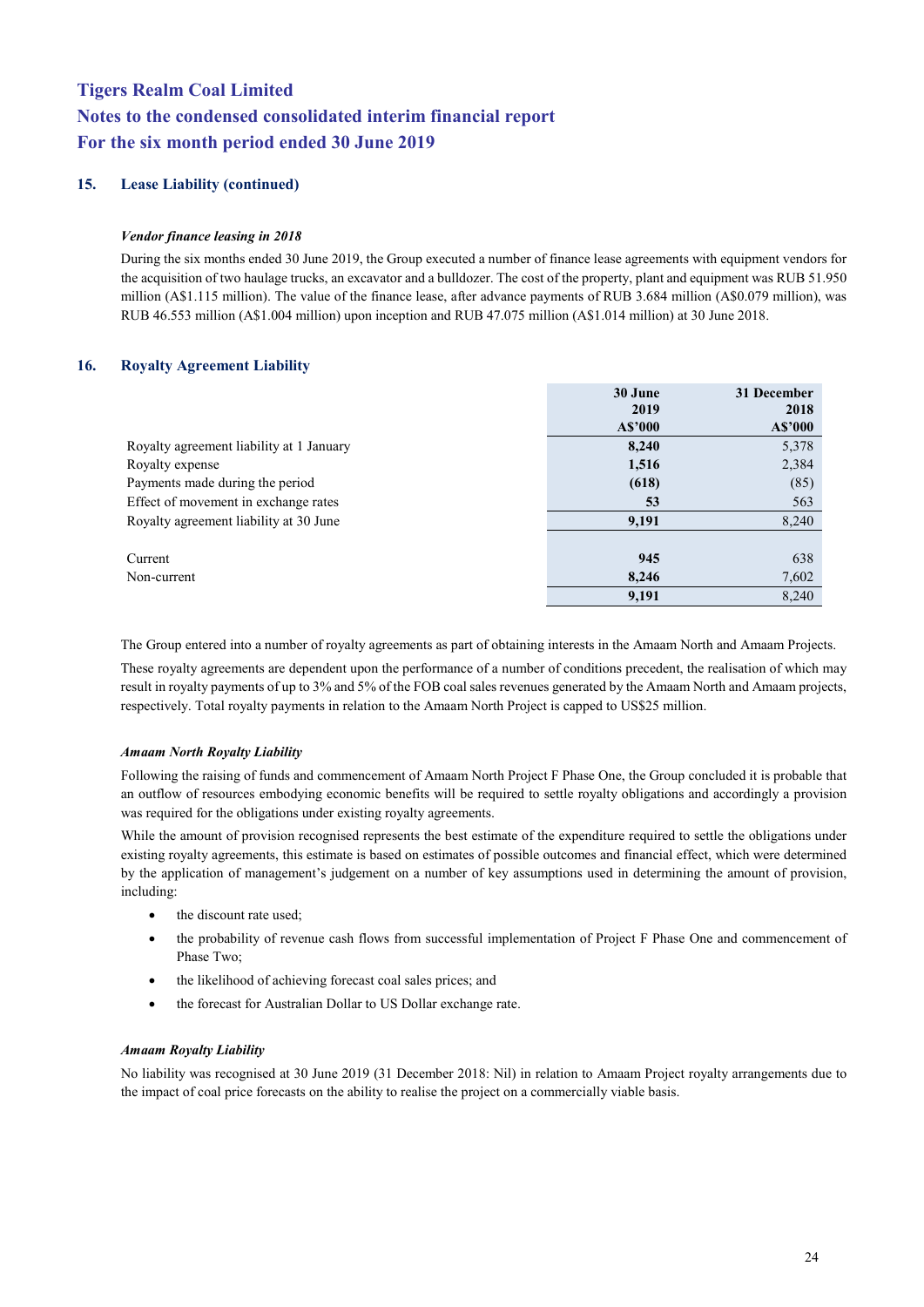## **17. Share capital**

|                         | 30 June   | 31 December |
|-------------------------|-----------|-------------|
|                         | 2019      | 2018        |
|                         | A\$'000   | A\$'000     |
|                         |           |             |
| Share Capital           | 188,197   | 188,197     |
| Costs of raising equity | (14, 450) | (14, 450)   |
|                         | 173,747   | 173,747     |

The Company does not have authorised capital or par value in respect of its issued shares. All issued shares are fully paid. All shares rank equally with regard to the Company's residual assets. The holders of ordinary shares are entitled to receive dividends as declared from time to time and are entitled to one vote per share at meetings of the Company.

## **Movements in options on issue:**

On 5 June 2019, 2,000,000 options lapsed and were removed from the option register. Total number of options as of 30 June 2019 is 31,669,000.

## **18. Financial instruments**

## **Exposure to liquidity risk**

Management monitors the exposure to liquidity risk on an on-going basis. Prudent liquidity risk management implies maintaining sufficient cash reserves to meet the on-going operational requirements of the business. It is the Group's policy to maintain sufficient funds in cash and cash equivalents. Furthermore, the Group monitors its cash requirements and raises appropriate funding as and when required to meet such planned expenditure.

The following are the contractual maturities of financial liabilities.

|                           | <b>Contractual cashflows</b>  |                         |                              |                        |                      |                      |                               |  |
|---------------------------|-------------------------------|-------------------------|------------------------------|------------------------|----------------------|----------------------|-------------------------------|--|
| <b>30 June 2019</b>       | Carrying<br>amount<br>A\$'000 | <b>Total</b><br>A\$'000 | 6 mths<br>or less<br>A\$'000 | $6-12$ mths<br>A\$'000 | $1-2$ yrs<br>A\$'000 | $2-5$ yrs<br>A\$'000 | More<br>than 5 yrs<br>A\$'000 |  |
| Trade and other payables  | 5,862                         | 5,916                   | 5,669                        |                        | 70                   | 177                  |                               |  |
| Bank loan payable         | 20,282                        | 20,282                  | 20,282                       |                        |                      |                      |                               |  |
| Shareholder loans payable | 7,122                         | 7,122                   |                              | 7,122                  |                      |                      |                               |  |
| Lease liability           | 16,793                        | 23,885                  | 5,183                        | 3,534                  | 5,367                | 6,302                | 3,499                         |  |
|                           | 50,059                        | 57,205                  | 31,134                       | 10,656                 | 5,437                | 6,479                | 3,499                         |  |
| 31 December 2018          |                               |                         |                              |                        |                      |                      |                               |  |
| Trade and other payables  | 6.442                         | 6.492                   | 6,176                        | 70                     | 70                   | 176                  |                               |  |
| Bank loan payable         | 1,516                         | 1,684                   | 84                           | 1,600                  |                      |                      |                               |  |
| Lease liability           | 4.749                         | 5,931                   | 640                          | 2,087                  | 2,230                | 974                  |                               |  |
|                           | 12,707                        | 14.107                  | 6.900                        | 3,757                  | 2,300                | 1,150                |                               |  |

It is not expected that the cash flows included in the maturity analysis could occur significantly earlier, or at significantly different amounts.

## **19. Commitments and contingencies**

## **Exploration expenditure commitments**

In order to maintain current rights of tenure to exploration tenements, the Group is required to perform minimum exploration work to meet its licence obligations. In the Russian Federation, this minimum exploration work is defined by the performance of a minimum number of drilling metres over the life of each exploration licence. These obligations are expected to be fulfilled in the normal course of operations. Mining interests may be relinquished or joint ventured to reduce this amount. The various country and state governments have the authority to defer, waive or amend the minimum expenditure requirements. As of and for the six months ended 30 June 2019, the Group is materially in compliance with those exploration obligations defined in the respective **licences**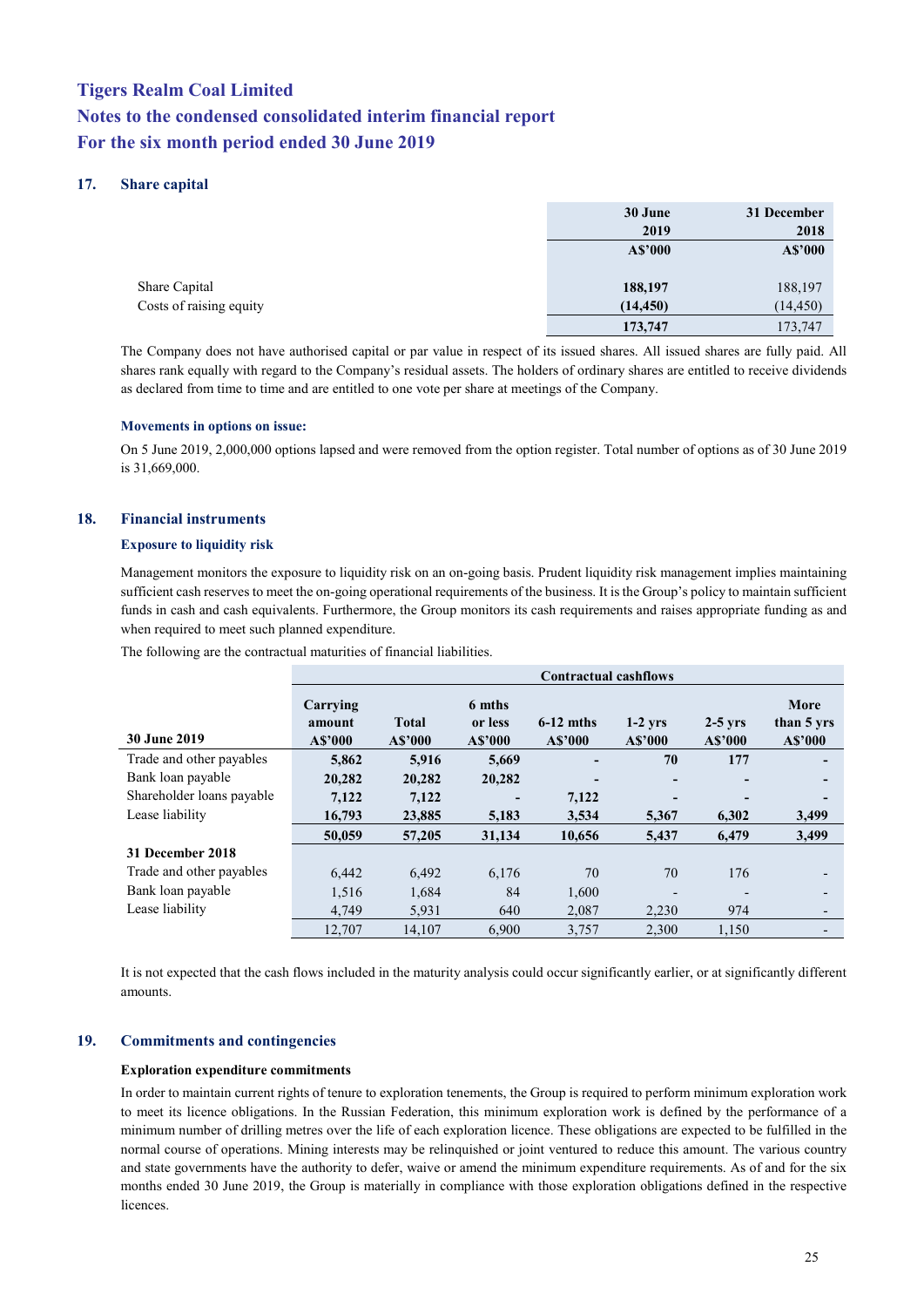## **19. Commitments and contingencies (continued)**

#### **Lease commitments**

Lease commitments includes those lease commitments which have not been recognised in the statement of financial position due to their inherent size or duration. As of 30 June 2019, the Group had A\$0.041 million operating lease commitments in respect of various assets including land upon which mining, haulage and port operations are undertaken, through to the offices in Moscow and Melbourne.

## **Port and other commitments**

Subsequent to the execution of a new agreement with Seaport of Anadyr in May 2019, there are port commitments as of 30 June 2019 A\$6.044 million (At 31 December 2018: Nil).

Other commitments of A\$6.919 million (At 31 December 2018: A\$3.428 million) are comprised primarily of A\$2.400 million in project design works associated with the port redevelopment works planned to be undertaken to the warehousing and port in general. A further A\$1.501 million and A\$1.981 million are in respect of commitments to acquire a telestacker to enhance port loading capacity and consumables and spares parts required to be delivered prior to the completion of the shipping season.

#### **Taxation contingencies in the Russian Federation**

Russian tax legislation is subject to varying interpretations and changes, which can occur frequently. Management's interpretation of such legislation as applied to the transactions and activities of the Group may be challenged by the relevant regional and federal authorities. Recent changes to the tax rules and regulations to the Advanced Social and Economic Development Territory, of which the Group's subsidiaries Beringpromugol LLC and Port Ugolny LLP are residents, introduced additional criteria, which will be required to be met by the entities to be able to continue applying reduced rates on certain taxes and payments to government agencies. Management is currently assessing the impact of this change and believes the Group has adequately provided for tax liabilities based on its interpretation of the applicable tax legislation. However, the relevant authorities may have differing interpretations and the effect on the financial report could be significant if such interpretations are realised.

## **20. Deed of Cross Guarantee**

Pursuant to ASIC Class Order 98/1418 (as amended) dated 13 August 1998, the wholly owned subsidiaries listed below are relieved from the Corporations Act 2001 requirements for preparation, audit and lodgement of financial reports, and directors' reports.

It is a condition of a Class Order that the Company and each of the subsidiaries enter into a Deed of Cross Guarantee. The effect of the Deed is that the Company guarantees to each creditor payment in full of any debt in the event of winding up of any of the subsidiaries under certain provisions of the Corporations Act 2001. If a winding up occurs under other provisions of the Act, the Company will only be liable in the event that after six months any creditor has not been paid in full. The subsidiaries have also given similar guarantees in the event that the Company is wound up.

The entities subject to the Deed of Cross Guarantee are:

- Tigers Realm Coal Limited; and
- TR Coal International Limited.

The Deed of Cross Guarantee was established on 22 November 2012.

## **21. Subsequent events**

#### *Finance Lease agreements*

On 8 July 2019, the Group entered into two finance lease agreements with Sberbank Leasing to acquire a Komatsu bulldozer and a Komatsu excavator, delivered to Beringovsky Port during August. Total contractual payments over 48 months, including advances of RUB 17.596 million (A\$0.397 million) will be RUB 110.767 million (A\$2.496 million).

## *Lapse of Options*

On 6 August 2019, 3,323,000 options were removed from the register, of which 1,729,000 were forfeited and 1,594,000 lapsed.

## *Coal loading capacity increases*

In July 2019, the construction, fit out and delivery of two barges from China was completed. The two barges, 'Arinay' and 'Kelliney', commenced operations in July and as the shipping season progresses, they are expected to add a significant increase in port loading capacity.

On 16 July 2019 a third 500 tonne barge and on 7 August 2019 the fourth 500 tonne barge, arrived in Beringovsky port from Shakhtersk and commenced loading operations.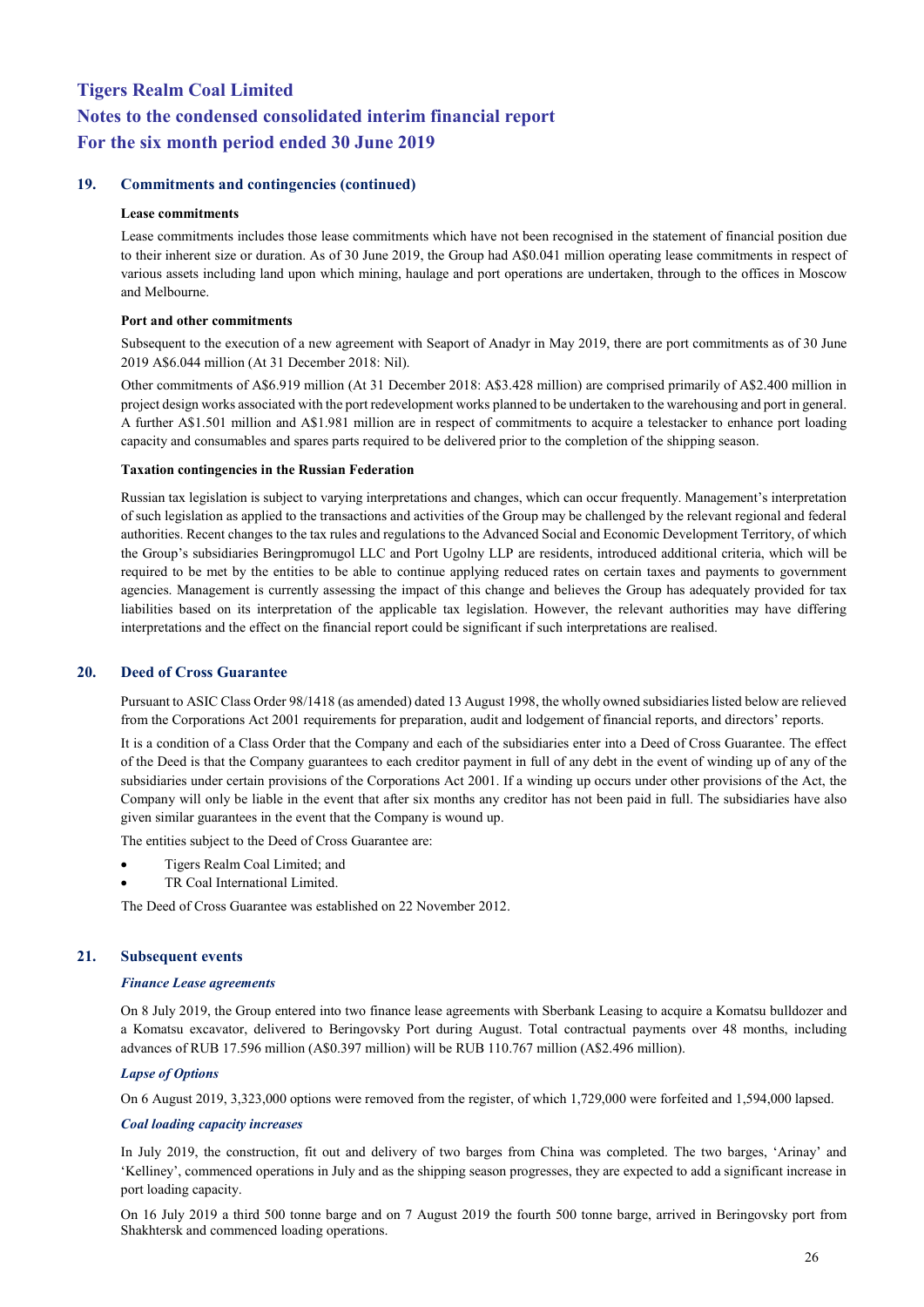<span id="page-27-0"></span>In the opinion of the Directors of Tigers Realm Coal Limited ('the Company'):

- a) the interim condensed consolidated financial report and notes set out on pages 10 to 26 are in accordance with the *Corporations Act 2001*, including:
	- (i) giving a true and fair view of the Group's financial position as at 30 June 2019 and of its performance for the half-year ended on that date; and
	- (ii) complying with Australian Accounting Standard AASB 134 *Interim Financial Reporting* and the *Corporations Regulations 2001*; and
- b) there are reasonable grounds to believe that the Company will be able to pay its debts as and when they become due and payable.

Signed in accordance with a resolution of the Directors:

Dated at Melbourne this 29th day of August 2019.

In 2/ Hyang

Owen Hegarty Non-Executive Director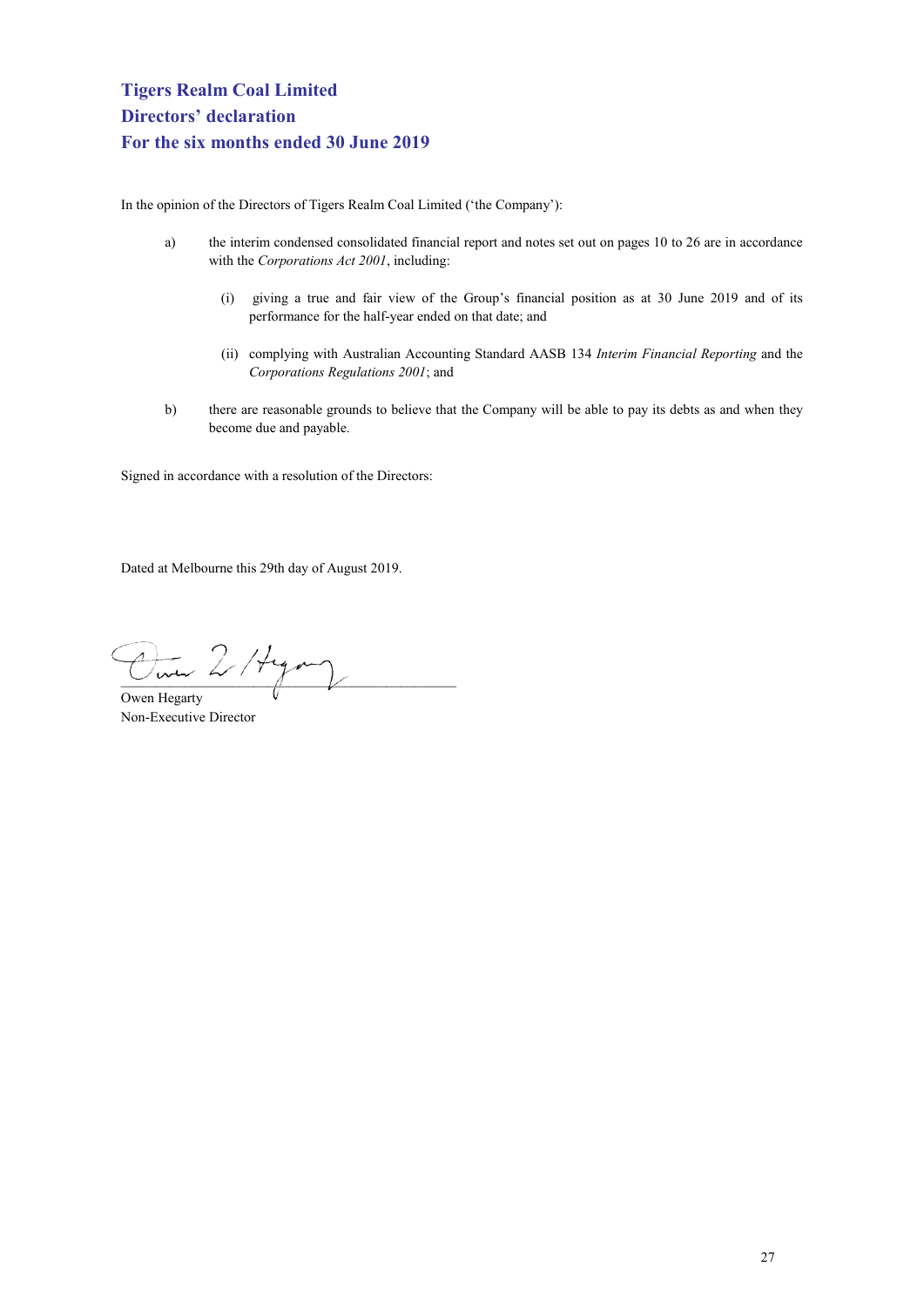# Deloitte.

Deloitte Touche Tohmatsu ABN 74 490 121 060

Riverside Centre Level 23, 123 Eagle Street Brisbane QLD 4000 GPO Box 1463 Brisbane QLD 4001 Australia

Tel: +61 7 3308 7000 Fax: +61 7 3308 7001 www.deloitte.com.au

The Board of Directors Tigers Realm Coal Limited 151 Wellington Parade South, East Melbourne VIC 3002

29 August 2019

Dear Board Members,

## **Tigers Realm Coal Limited**

In accordance with section 307C of the Corporations Act 2001, I am pleased to provide the following declaration of independence to the directors of Tigers Realm Coal Limited.

As lead audit partner for the review of the financial statements of Tigers Realm Coal Limited for the six-month period ended 30 June 2019, I declare that to the best of my knowledge and belief, there have been no contraventions of:

- (i) the auditor independence requirements of the Corporations Act 2001 in relation to the review; and
- (ii) any applicable code of professional conduct in relation to the review.

Yours sincerely,

Detaille Touche Tohmatsu

DELOITTE TOUCHE TOHMATSU

**Colin Brown** Partner Chartered Accountants

Deloitte refers to one or more of Deloitte Touche Tohmatsu Limited ("DTTL"), its global network of member firms, and their related entities. DTTL (also referred to as "Deloitte Global") and each of its member firms and their affiliated entities are legally separate and independent entities. DTTL does not provide services to clients. Please see [www.deloitte.com/about](http://www.deloitte.com/about) to learn more.

Liability limited by a scheme approved under Professional Standards Legislation.

Member of Deloitte Asia Pacific Limited and the Deloitte Network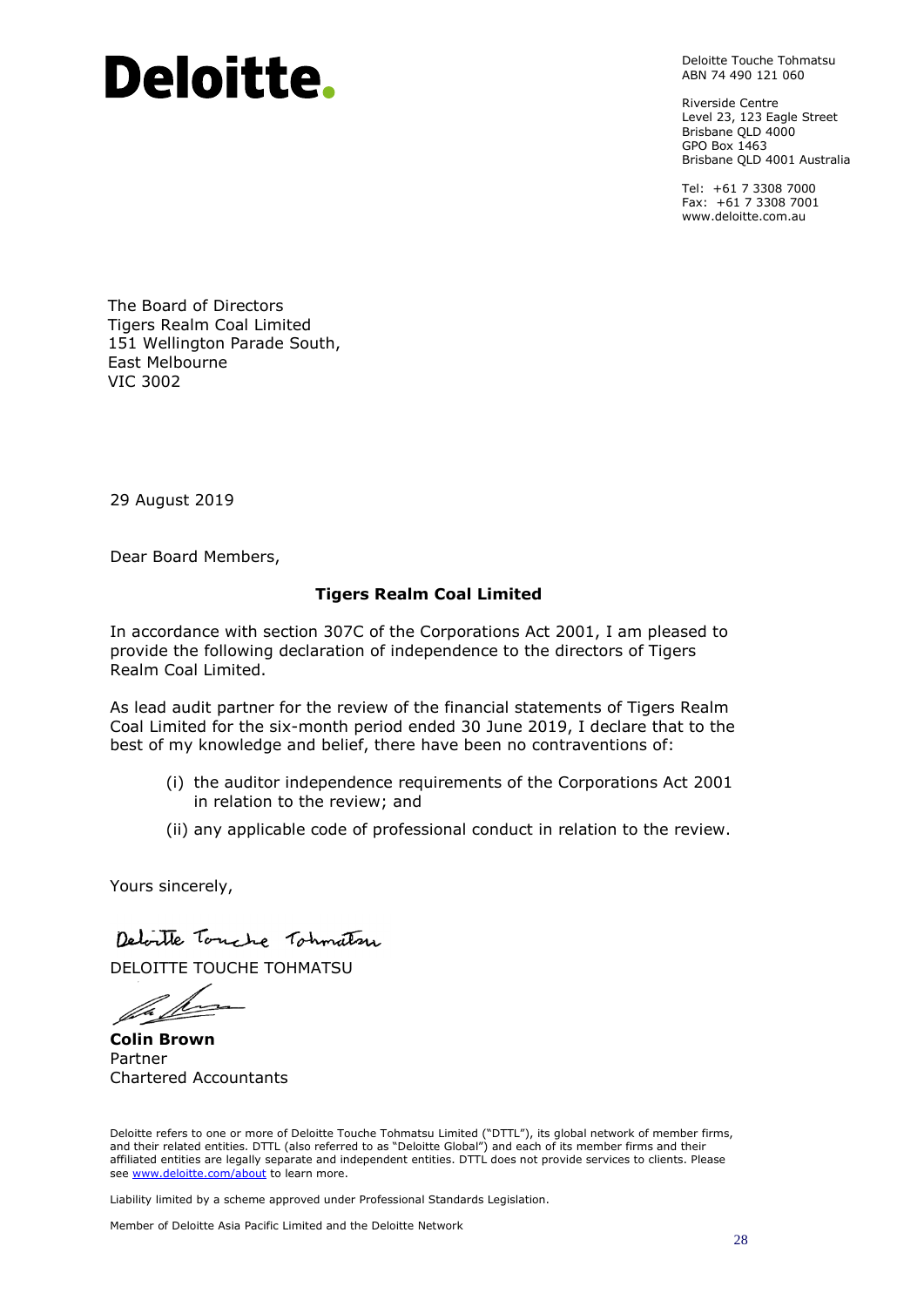# Deloitte.

Deloitte Touche Tohmatsu ABN 74 490 121 060

Riverside Centre Level 23, 123 Eagle Street Brisbane QLD 4000 GPO Box 1463 Brisbane QLD 4001 Australia

Tel: +61 7 3308 7000 Fax: +61 7 3308 7001 www.deloitte.com.au

# **Independent Auditor's Review Report to the Members of Tigers Realm Coal Limited**

We have reviewed the accompanying half-year financial report of Tigers Realm Coal Limited, which comprises the condensed consolidated statement of financial position as at 30 June 2019, and the condensed consolidated statement of comprehensive income, the condensed consolidated statement of cash flows and the condensed consolidated statement of changes in equity for the half-year ended on that date, notes comprising a summary of significant accounting policies and other explanatory information, and the directors' declaration of the consolidated entity comprising the company and the entities it controlled at the end of the half-year or from time to time during the half-year.

## *Directors' Responsibility for the Half-Year Financial Report*

The directors of the company are responsible for the preparation of the half-year financial report that gives a true and fair view in accordance with Australian Accounting Standards and the *Corporations Act 2001* and for such internal control as the directors determine is necessary to enable the preparation of the half-year financial report that gives a true and fair view and is free from material misstatement, whether due to fraud or error.

## *Auditor's Responsibility*

Our responsibility is to express a conclusion on the half-year financial report based on our review. We conducted our review in accordance with Auditing Standard on Review Engagements ASRE 2410 *Review of a Financial Report Performed by the Independent Auditor of the Entity*, in order to state whether, on the basis of the procedures described, we have become aware of any matter that makes us believe that the half-year financial report is not in accordance with the *Corporations Act 2001* including: giving a true and fair view of the consolidated entity's financial position as at 30 June 2018 and its performance for the half-year ended on that date; and complying with Accounting Standard AASB 134 *Interim Financial Reporting* and the *Corporations Regulations 2001*. As the auditor of Tigers Realm Coal Limited, ASRE 2410 requires that we comply with the ethical requirements relevant to the audit of the annual financial report.

A review of a half-year financial report consists of making enquiries, primarily of persons responsible for financial and accounting matters, and applying analytical and other review procedures. A review is substantially less in scope than an audit conducted in accordance with Australian Auditing Standards and consequently does not enable us to obtain assurance that we would become aware of all significant matters that might be identified in an audit. Accordingly, we do not express an audit opinion.

Liability limited by a scheme approved under Professional Standards Legislation.